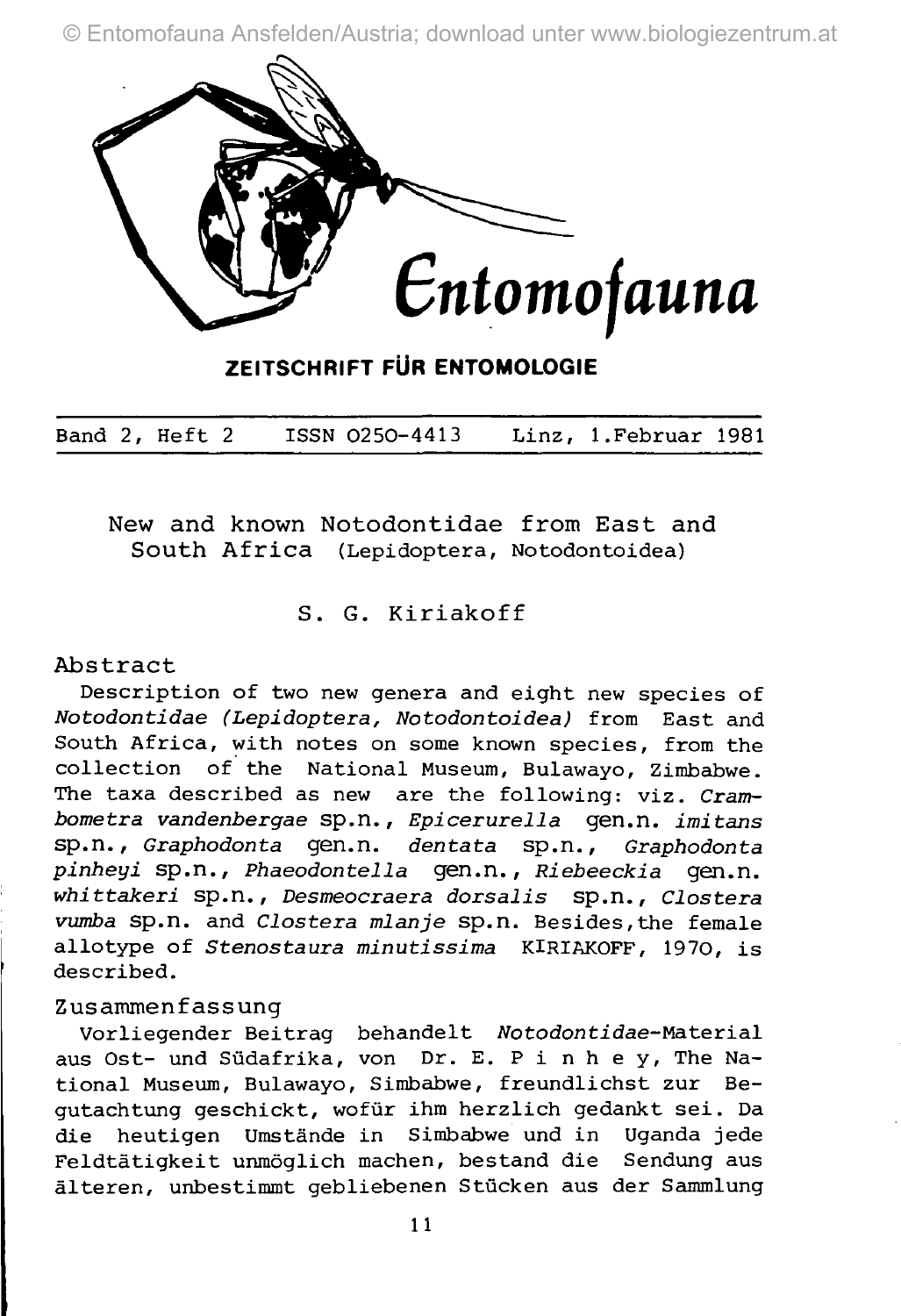zu Bulawayo, vor allem solchen aus Simbabwe und Uganda.

Leider wurden einige Stücke durch unachtsame Behandlung während des Transportes so stark beschädigt,daß eine Bestimmung unmöglich war. Es wurden dennoch vier neue Gattungen, acht neue Arten und ein Weibchen-Allotypus beschrieben, nämlich Crambometra vandenbergae sp.n., Epicerurella gen.n. imitans sp.n., Graphodonta gen.n. dentata sp.n., Graphodonta pinheyi sp.n., Phaeodontella gen.n., Riebeeckia gen.n. whittakeri sp.n., Desmeocraera dorsalis sp.n., Clostera vumba sp.n., Clostera mlanje sp.n. und Stenostaura minutissima KIRIAKOFF,1970, Weibchen-Allotype.

Alle erwähnten Stücke befinden sich in der Sammlung des Nationalen Museums zu Bulawayo.

Herr T. Willett - Whittaker, British Museum (Natural History), hat einen Teil des Materials mit Stücken in der dortigen Sammlung verglichen und einige davon bestimmt, wofür ich ihm meinen'besten Dank aussprechen möchte. Herrn Th. W i t t, München,habe ich für die freundliche Einladung, meine Arbeit in dieser Zeitschrift zu veröffentlichen, verbindlich zu danken.

The present contribution is the result of the study of material from East and South Africa kindly sent for identification by Dr. E. P i n h e y of the National Museum, Bulawayo,Zimbabwe. Most specimens were collected either in Rhodesia (i. e. Zimbabwe) or in Uganda. This fact confers an additional interest to the material studied, considering the unfortunate conditions now prevailing in the countries just named, with the practical exclusion of any field-collecting. As a matter of fact,the material studied consisted of specimens collected previously to the present Situation, and which remained unnamed owing to the difficulties of identification.Unfortunately, a number of specimens were so badly damaged du- $\ldots$  ring the voyage owing to rough handling, that they became unidentifiable. Mr. Willett-Whittaker of the British Museum (Natural History) kindly compared some specimens with the material in the British Museum, and identified a few.

In all, four genera and eight species are described as new, viz. Crambometra vandenbergae Sp.n., Epicerurella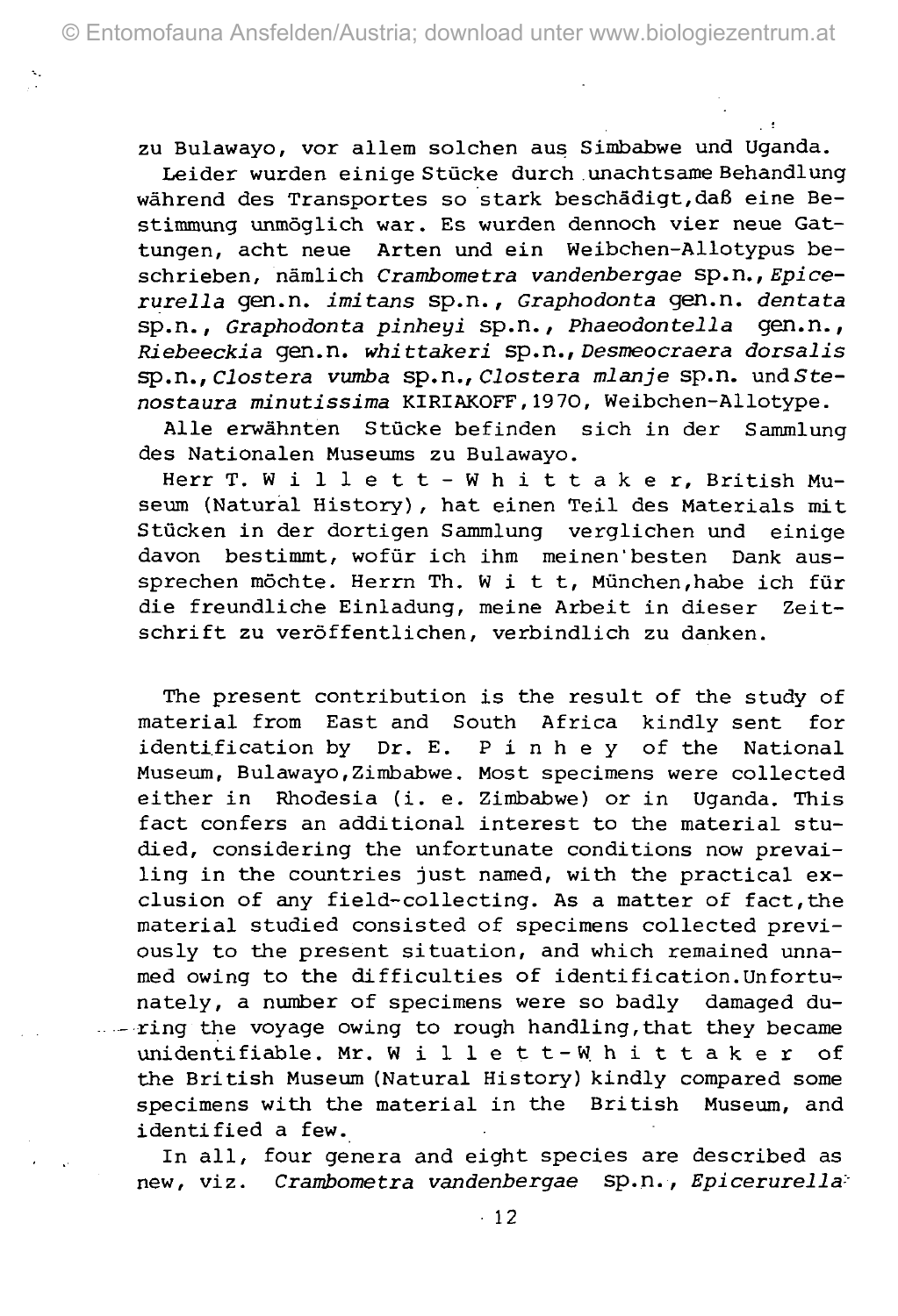gen.n. imitans sp.n., Graphodonta gen.n. dentata sp.n., G. pinheyi sp.n.,Phaeodontella gen.n.,Riebeeckia gen. n. whittakeri sp.n., Desmeocraera dorsalis sp.n., Clostera vumba sp.n. and Cl. mlanje sp. n. Besides, the female allotype of Stenostaura minutissima KIRIAKOFF, 1970, is described. All the specimens described or mentioned in the present paper are in the collection of the National Museum, Bulawayo.

Ä further point in the present study are the additions to the distribution-areas of several species previously described, with,in some cases, only the type locality known. The new data show, for some species,unsuspectedly broad distribution,which of course is of some importance for our knowledge of the Ethiopian zoogeography.

## Crambometra vandenbergae sp.n. (fig.l)

Male: Very near Crambometra derelicta PROUT,1915, differing in general colouration and in the much shorter process of the fore tibiae, only measuring about half of the length of the latter. Antennae umber brown; head whitish with a blackish median stria; thorax grey brown;



Fig.1: Crambometra vandenbergae sp.n. ö" genitalia

sides and the entire metathorax whitish; underside and sides of the palpi creamy. Abdomen pale orange, segments edged with brownish. Legs dark grey brown; hindtibiae yellowish. Fore wing whitish, speckled with dark grey brown, very slightly so in the.marginal area; veins finely blackish, the cubitus in the median portion more strongly tinged with blackish; basal area with the sprinkling coarser, limited distally by a blackish brown line, thicker from costa to cubitus, finer in the dorsal area, very strongly angled in and below cell, the thickness of the angles very contrasting; outer line fine, strongly dentate, more distinctly on veins 4 and 6; the pale submar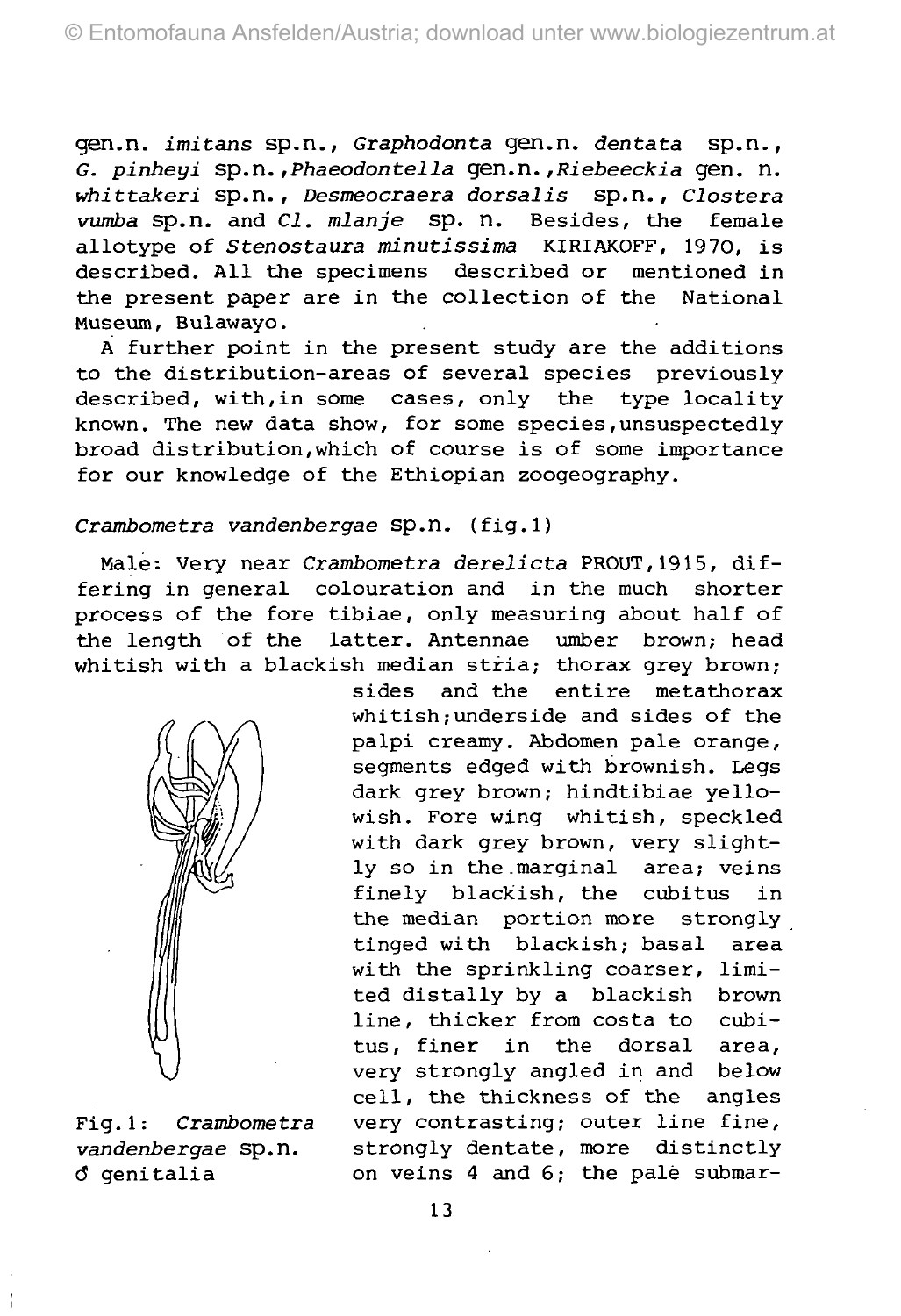ginal area unmarked; subterminal line fine, toothed between the veins; margin slightly greyer;fringes whitish, terminally grey brown. Hind wing white, very slightly tinged with grey brown before and on the margin. Length of the fore wing 12 mm..

Male genitalia: Uncus short, narrow, faintly bent; gnathi absent. Valva with the costa nearly straight, with the apex rounded, with the dorsum straight for the proximal third, then arched, weakly sclerified. Aedoeagus very long (3,5 mm as against valva 2 mm), slender-, straight. Saccus very short.

Holotype, male: Clanwilliam, Cape Province,6.VIII.1977 (H J Duke) . Paratype, male: ibidem.

Stenostaura minutissima KIRIAKOFF, 1970

Stenostaura minutissima KIRIAKOFF, Ann.Transvaal Mus.,26  $1$  (9), 1970: 185, fig.3. Terra typica: Tanzania (Dodoma).

Female allotype: Head and thorax blackish sepia; underside nearly as dark as the upperside; abdomen grey brown. Fore wing dark sepia grey; subbasal, inner and outer lines black, double, slightly wavy; subterminal line simple, on the whole faintly incurved,running from near the apex to the tornus; terminal line fine, black. Cilia blackish brown, with pale base. Hind wing brownish white with the terminal line brown and the cilia .whitish, becoming brown distally. Length of the fore wing 10 mm.

Female, allotype: Gatooma Res. Stn.,Gatooma, Rhodesia, July-August 1968, leg. C B Cottrell .

 $<sup>i</sup>$  The male has the basal and the terminal areas suffused</sup> with whitish; the general colour of the fore wings chocolate grey, with dark chocolate brown markings. Hind wing creamy white. Length pf the fore wing 9 mm.

#### Rheneades flavescens KIRIAKOFF, 1962

Rheneades flavescens KIRIAKOFF, Tijdschr.Entom., 105(8), 1962/ 252, fig. 18. Terra typica: Uganda.

Male: Zika Forest, Entebbe, Uganda, IV/1961; male: ibid., VI/1961.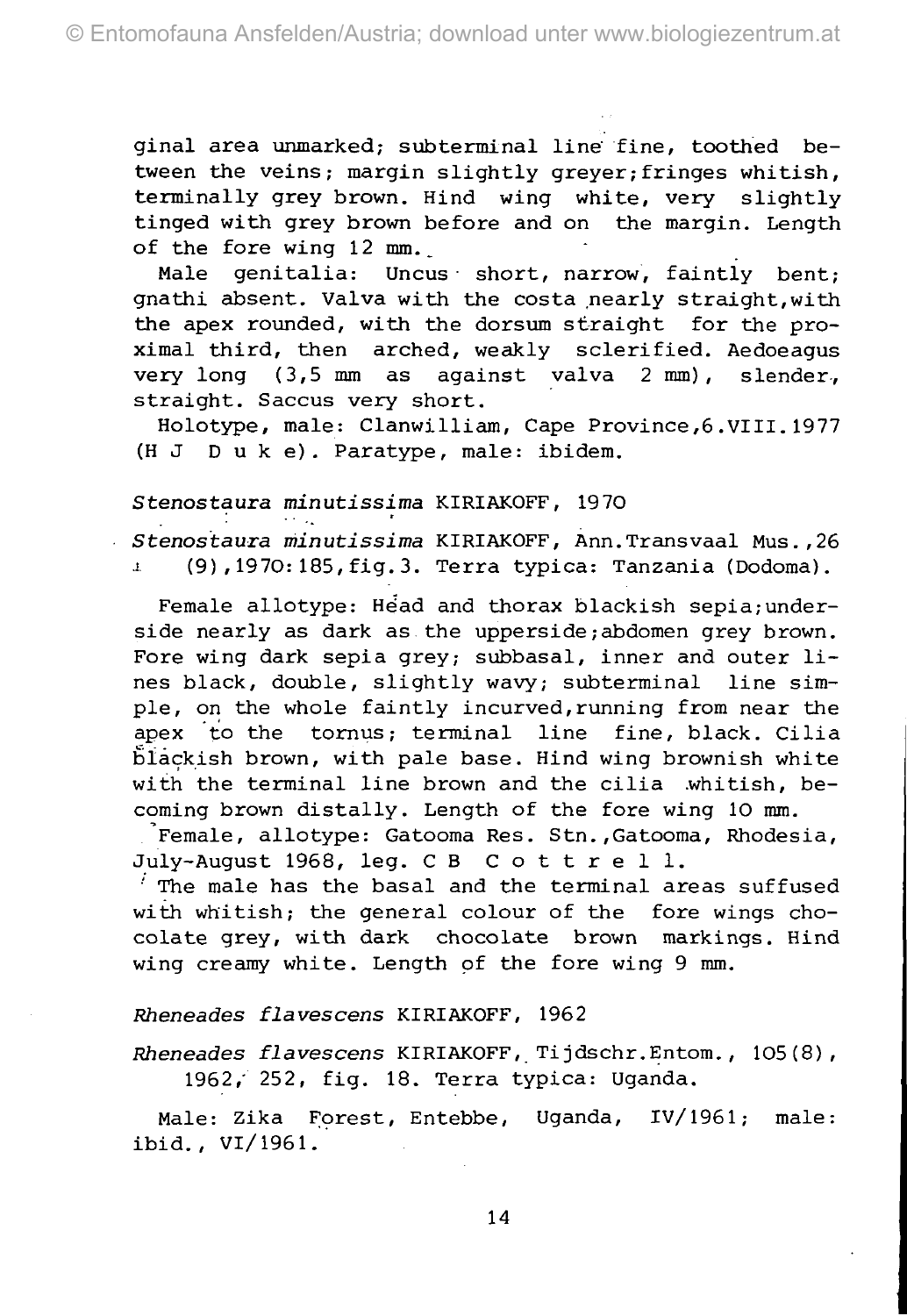#### Pararheneades plumosa KIRIAKOFF, 1965

## Pararheneades plumosa KIRIAKOFF, Bull.Ann.Soc.r.Entom. Belg., 1O1, 1965, 314, fig.4. Terra typica: Uganda.

Female: Zika Forest, Entebbe, Uganda, VI/1961. Differs from the male in shorter antennal pectinations and a shorter abdomen without terminal brush of hair. Colouration not different. Length of the fore wing 11 mm.

#### Rhenea mediata (WALKER, 1865)

Ochrostigma mediata WALKER, List Lep. Ins. in the B. M., 32 (1865):412. Terra typica: Transvaal.

Also known from Shaba, So. Zaire. Female: North Nigeria, Zaria, Samaru, 14.VII.1972 (DHHeathcote) . Probably widely distributed in Africa.

Scranciola multilineata (GAEDE, 1928)

Solwezia multilineata GAEDE in S e i t z, Großschmett. Erde, 14(1928):439, t. 72d. Terra typica: Rhodesia.

Male: Zambezi rapids, Ikelenge, No.Mwinilunga, Zambia, 14.IV.1972.

#### Stenostaura subtilis KIRIAKOFF, 1970

Stenostaura subtilis KIRIAKOFF, Ann. Transv. Mus., 26(9) (1970):183, fig. 1, female. Terra typica: Natal.

Females: 17 ml. So. of Chitarapodzi, Limpopo Riv., Rhodesia, 6.V.1968 (E P i n h e y) , and 22"2O' So., 31\* O5' E., Base Camp, Chikwarakwara, Chipese, SE. Rhodesia, 8.XII.1974 (F de Moor). No males of this species are so far known.

#### Phycitimorpha congruata JANSE, 192O

Phycitimorpha congruata JANSE, Ann.Transv.Mus., 7(1920): 29, t.14, fig.7. Terra typica: South Rhodesia (i.e. Zimbabwe).

Male (T. Willett-Whittaker det.): 1 ml. N. of Nyamandhlowa, Rhodesia, 17.-18.XI.1973.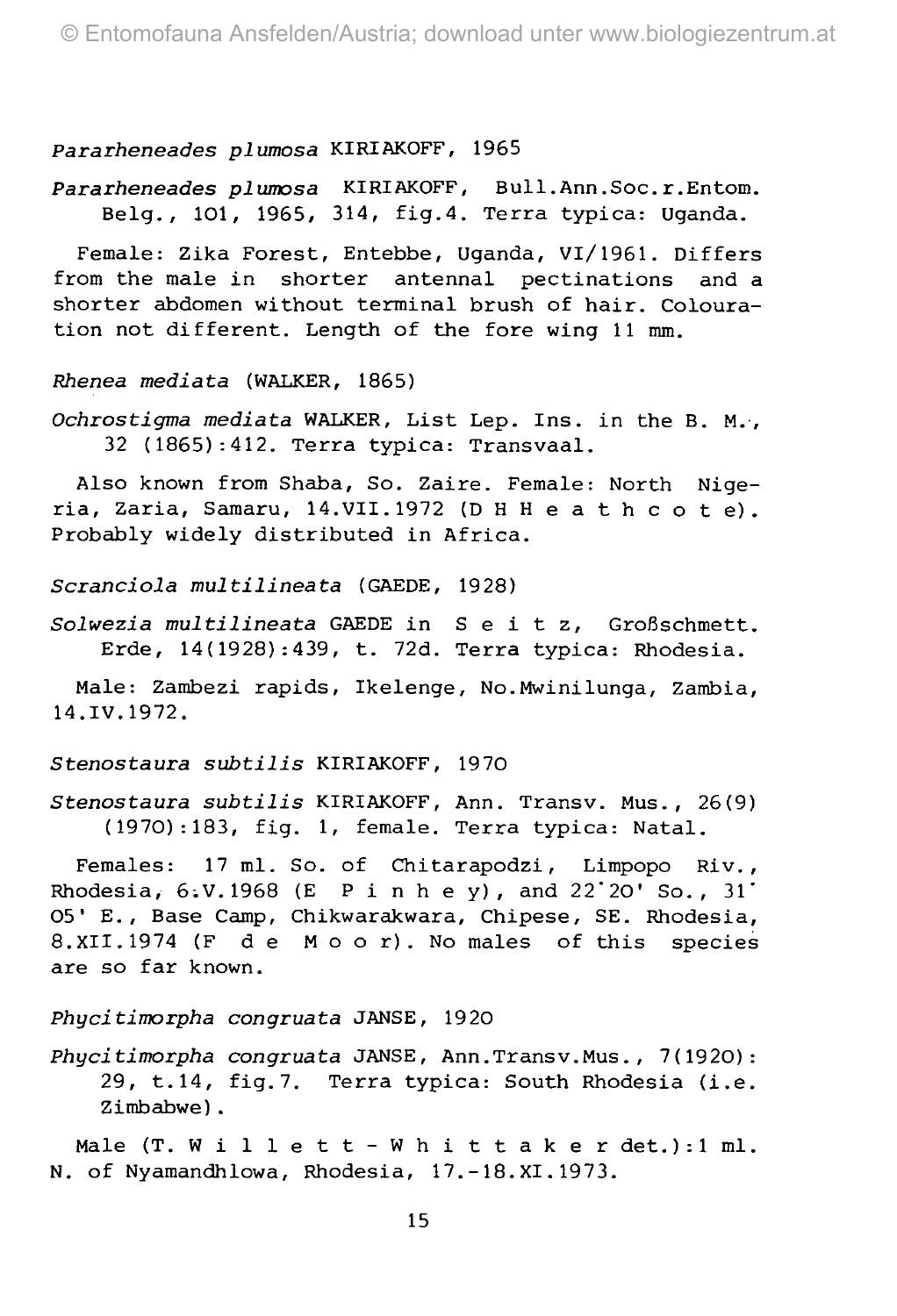Scrancia galactoperoides KIRIAKOFF, 197O

Scrancia galactoperoides KIRIAKOFF,Ann.Transv.Mus., 26(9), (1970):19O,fig.9. Terra typica: Emangeni, Rhodesia.

Male: Christan Bank, So. Rhodesia, 12.X.1974, N J Duke.

Phyllaliodes poliostrota (HAMPSON, 1910) (fig.2)

Somera poliostrota HAMPSON, Ann.Mag.Nat.Hist.,(8)5(191O): 463. Terra typica: Namaqualand.

Male  $(T. W i l l e t t - W h i t t a k e r det.)$ : From larva ex Clanwilliam, Cape, em.  $22.III.1978$  (N J D u k e) .

Male genitalia: Differ from those of Ph. agramma HAMPSON, 1910, as follows: Uncus somewhat longer and more strongly arched; gnathi shorter and more hooked; valva relatively shorter and broader, with the apex more broadly rounded; aedoeagus relatively shorter, more stout, much broader proximally, regularly arched and without the terminal projection; saccus without the median incurving.



#### Epicerurella gen.n.

Diagnose: Female. Antennae Fig. 2: Phyllaliodes short bipectinate for about half poliostrota (HAMPSON, of their length; palpi very short,  $1910$ )  $d$  genitalia porrect, blunt and hairy; legs

hairy except for the tarsi; hind tibiae, with a Single pair spurs. Fore wings with the costa very slightly arched; apex rounded; termen oblique, very slightly curved;' tornus hardly marked; dorsum straight. Vein 2 arising from about one-sixth of the length; 3 and 4 stalked, 5 from the middle of the discocellulars which are strongly incurved; areole absent; veins  $6, 9, 7 - 8$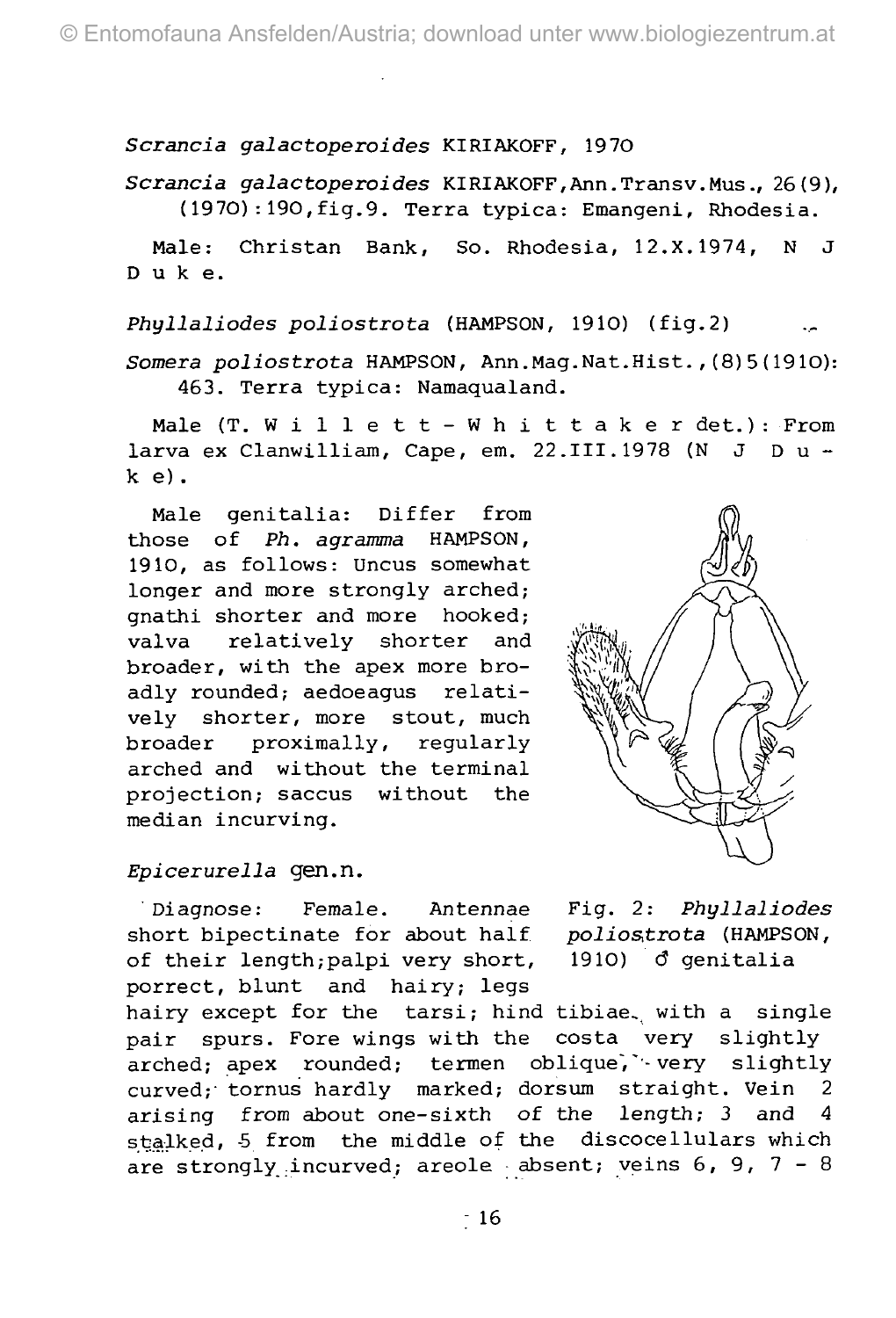short stalked, 10 from cell. Hind wings with the costa straight and the termen broadly rounded. Vein 2 well separated from cell,3 and 4 stalked for two-fifths,5 weak, from middle of the discocellulars, 6 and 7 stalked for two-fifths, 8 fused with the cell to near the angle. Type species: Epicerurella imitans Sp.n.

Very like a very small Epicerura, but belongs to the Scrancia group, and is related to Stenostauridia STRAND, 1912, which however has the palpi scaled not hairy, and veins 3 and 4 in the fore wing widely separated not stalked.

#### Epicerurella imitans sp.n.

Female: Head and thorax mouse grey; frons, clypeus and a small tuft at the base of the antennae pale grey, almost whitish; patagium with a blackish bar;dorsum marked with blackish;a blackish double crest on the metathorax; underside of thorax and pilosity of legs grey brown; abdomen brownish grey slightly tinged with yellowish; two basal lateral tufts pale yellowish grey.Fore wings mouse grey; terminal area slightly lighter; inner line blackish, arched, space between it and the outer line with two blackish costal marks, the distal one sending an extension to DC, where it forms a slight mark; outer line beginning near the apex in a distinct blackish spot, continuing parallel to the termen and consisting of blackish nervural dots; it is followed by an irregular whitish subterminal band, edged with blackish distally, slightly outcurved from costa to vein 4, then forming a more distal spot in interspace III,and slightly incurved from vein 3 to dorsum; ends of the veins with blackish dots with pale spots in between; cilia dark grey. Hind wings pale yellowish grey brown; terminal area slightly browner,with dark brown dots on the ends of veins; cilia whitish. Length of fore wing 14 mm.

Holotype, female: Khami near Bulawayo, So. Rhodesia, XIl/1956. Paratypes, females: Chipeta village, Karonga, Malawi, 17.XI.1970; Savuti Channel near Chobe National Park, Botswana, 12.III.1976; Riv.Comp. 19'03'S, 23'10'E, Okavango, Botswana, 6.XII.1973.

So far, no males are known.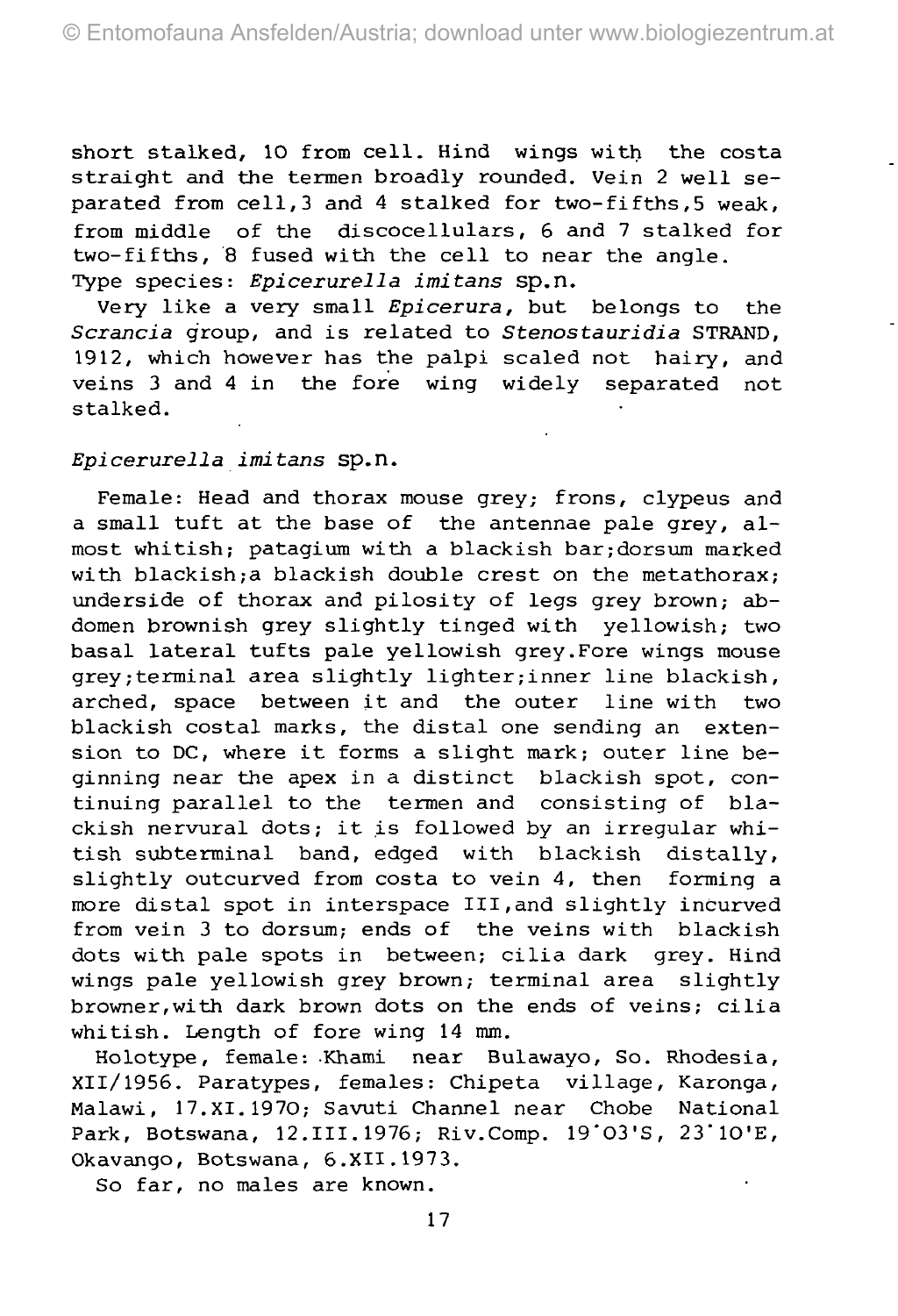## *Epidonta* BETHUNE-BAKER, 1911

*Epidonta* BETHUNE-BAKER, Ann.Mag.Nat.Hist., (8)7 (1911): 555-556. Type species: *Epidonta eroki* BETHUNE-BAKER, 1911.

In my paper of 1962 (Rev.Zool.Bot.Afric., 66:1-44, 84 figs.), I lumped together in the genus *Epidonta* BETHUNE-BAKER, 1911, several genera described by various authors after 1911, viz. *Alenophalera* STRAND, 1912, *Pheosina* GAEDE, 1915, *Ogovodonta* GEADE, 1928, and *Hepatophalera* KIRIAKOFF, 1960. I wrote: ".... les genres en question présentent des armures génitales mâles du même type, avec des variations relativement peu importantes; d'autre part, les caractères usuels sont également peu différents. Aussi bien, réunissons-nous les .... genres .... dans un seul, qui doit porter le nom *d'Epidonta* B. B., 1911.". So understood, the genus *Epidonta* comprised at the time twelve species.

I believe now the genus *Epidonta* to be a complex that needs further attention in view of a better justified arrangement.

In the first place, a group of five species, viz. *E. brunneomixta* (MABILLE,1897), *E.inconspicua* (GAEDE,1928), *E. hulstaexti* KIRIAKOFF, 1962, *E. punctata* (GAEDE, 1928) and *E. transversa* (GAEDE, 1928), presents some common characters in the male copulation organ, such as a relatively narrow superuncus, and the sacculus bearing two processes, strikingly narrowed and produced in *E. inconspicua, E. punctata* and *E. hulstaerti,* broader and shorter in *E. brunneomixta* and *E. transversa.* The female genitalia show, at least in two species *(E. brunneomixta* and *E. transversa)* a bursa copulatrix bearing a lunulate signum. The above five species could best be united in the genus *Alenophalera* STRAND, 1912, of which *A. variegata* auct.plur. (= *A. brunneomixta)* is the type species.

Secondly, *E. eroki* BETHUNE-BAKER, 1911, presents the structures of the IX th (and Xth) tergite that widely differ from those found in the other species of the group: a broad basis of the uncus, three-pronged gnathi and a very broad superuncus with broad, straight and divergent processes; sacculus narrow, with a medium long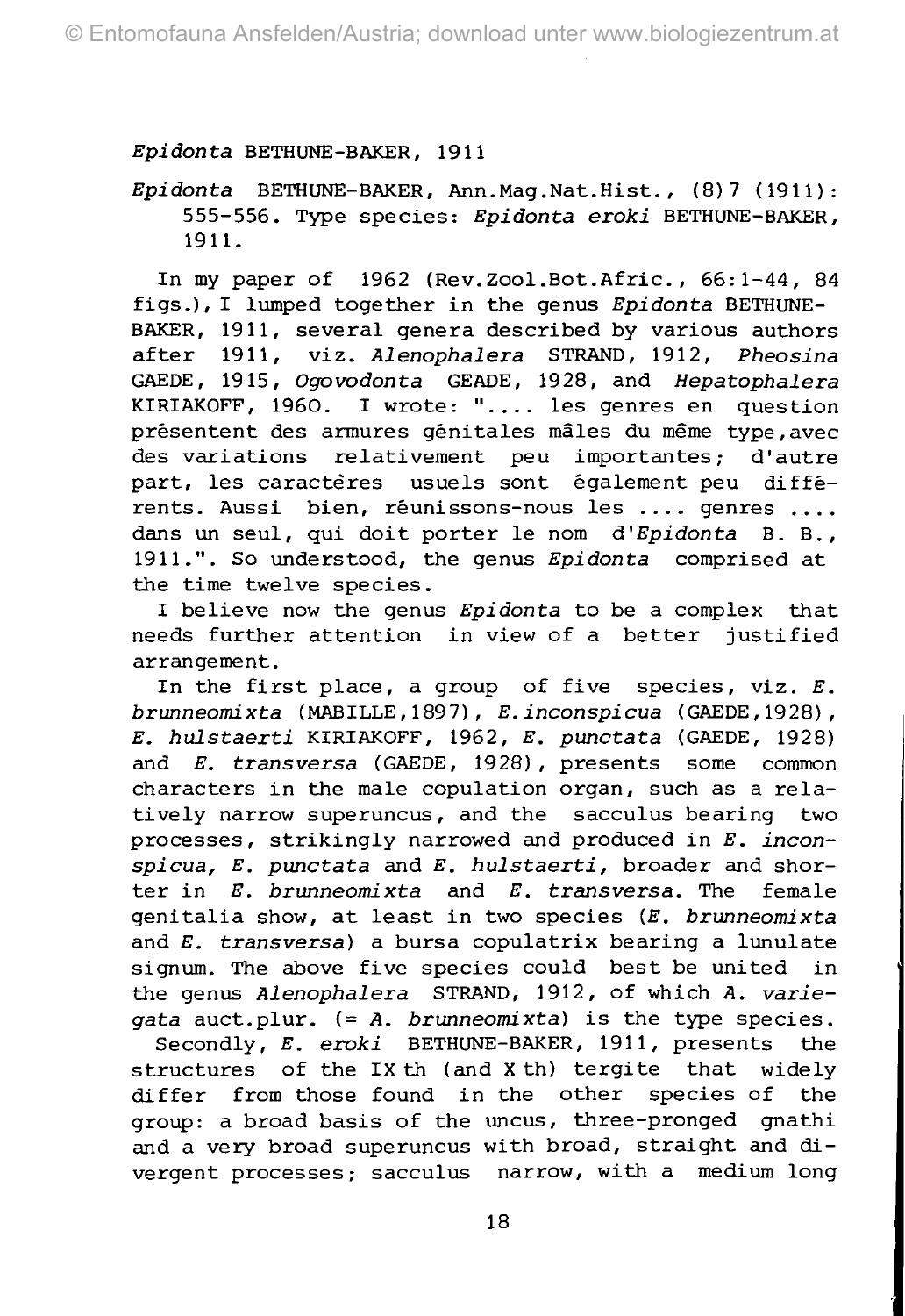subterminal process. Being the type species of the genus *Epidonta, E. eroki* is the correct name for it.

*E. atra* (GAEDE, 1915) shows, on the other hand, a very broad IX th tergite, like in *E. eroki,* but the gnathi are simple, tapering to a point, and the superuncus is narrow, bifid, as in the *Alenophalera* species. Described as *Pheosina atra,* this seems to be the correct designation for this species.

In a further group of species the superuncus is more or less narrow, and the sacculus bears a Single short, stout subterminal process; the less sclerified dorsal part of the valva is mostly rounded, but in one species (see below) drawn out in a slender process. This group consists of the species *E. mediata* KIRIAKOFF, 1962, *E. duplicata* (GAEDE, 1928), *E. fulva* KIRIAKOFF, 1962, and the two species described below. The above description will serve as diagnose of *Graphodonta* gen.n.

Type species: *Epidonta mediata* KIRIAKOFF, 1962.

*E. brunnea* (ROTHSCHILD, 1917) differs both in the general colour and pattern, and in details of the male genitalia. The IX th tergite is very broad at the base, considerably narrowing distally, with widely diverging prongs, slender arched gnathi and a rather narrow superuncus. The sacculus is narrow, very faintly arched, tapering terminally to a sharp point, and lacking any process. The aedoeagus is slender, nearly straight, elbowed subterminally, and the saccus is square with the angles rounded. In the present arrangement, the moth certainly deserves the generic rank. The above description of the male genitalia will serve as the diagnose of the new genus *Phaeodontella* gen.n. (type species: *Trotonotus brunnea* ROTHSCHILD, 1917).

*E. decipiens* (KIRIAKOFF, 1960), finally, is another distinctive species. Described as *Hepatophalera decipiens,* it differs quite substantially from the other species mentioned above. The male genitalia certainly show some affinities with both the *Phalera* and related genera, and the complex studied here. In the original description  $(K i r i a k o f f, 1.c.:56-57 and fig. 9) the$ species was said to differ from *Rhynchophalera* AURIVIL-LIUS, 1904, chiefly in the male genitalia. In reality,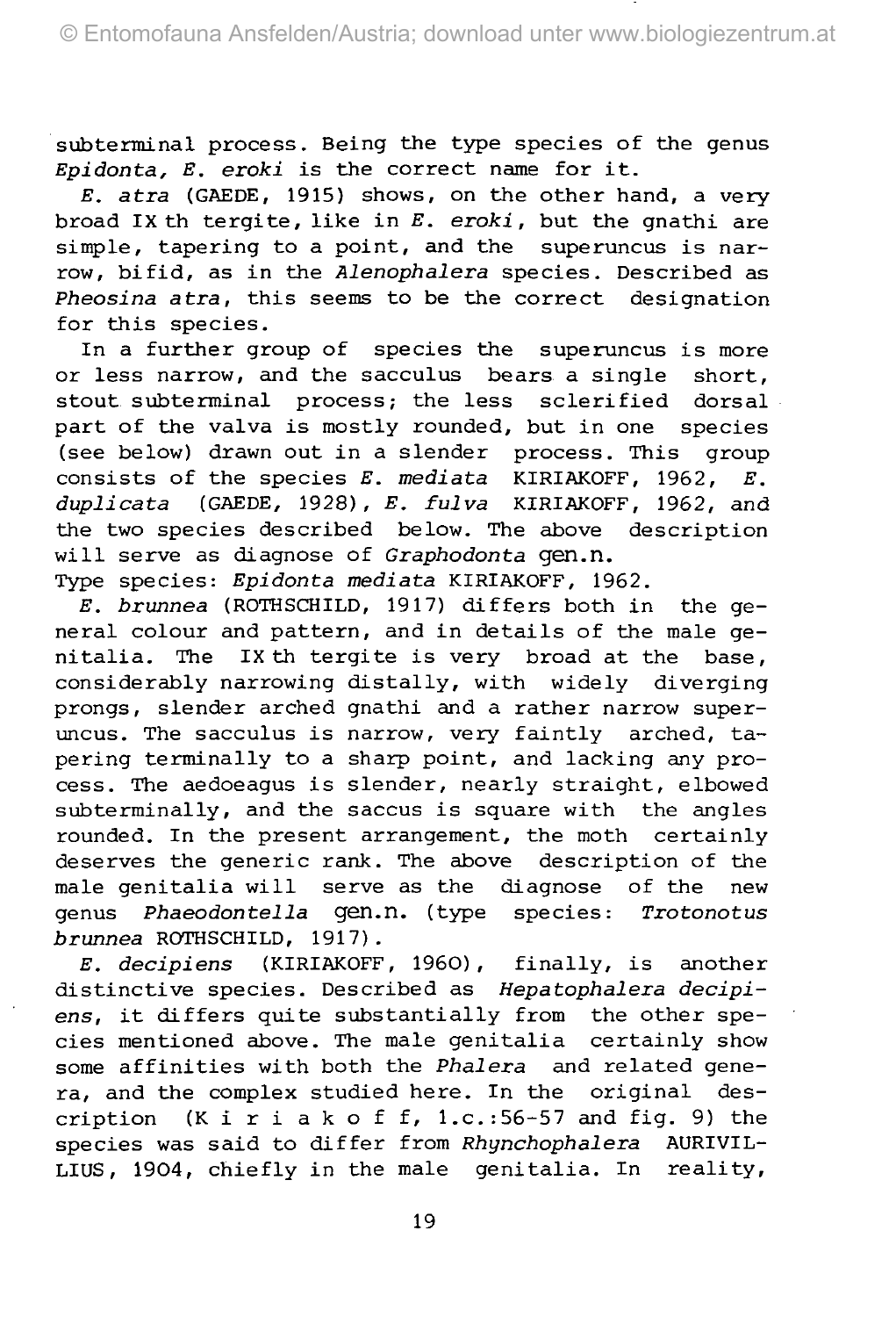it is a taxon of an independant standing, on the whole more nearly related to Epidonta sensu latissimo. In every respect, Hepatophalera is not a "subgenus" of the latter (cf. K i r i a k o f f,  $1962:27$ ) but a genus optimum.

Follows the list of the specimens belonging to this group noted in the material studied, with descriptions of two new species.

#### Graphodonta fulva (KIRIAKOFF, 1962)

Epidonta fulva KIRIAKOFF, Rev. Zool. Bot.  $Afr.$ , 66(1-2) (1962):26, fig.48. Terra typica: Lindi, Tanzania.

Males: Umtali Dist.,Rhodesia,20.XII.1933 (P A S h e pp a r d)»length of fore wing 21 mm; Sepopa, Bechuanaland (i. e. Botswana), 15.11.1964, length of"fore wing 21 mm. Females: Base camp, Chikwarakwara, 22° 20' S, 34° 05' E, Chipese, T. T. L.,SE.Rhodesia, 8.II.1974 (F d e M o o r), length of fore wing 27 mm; Chiluve, Port. E. Afr. (i. e. Mocambique), 14.III.1964 (DM Cookson) , length of fore wing 24 mm; Mterashanga, S. of Ban Ket, S.Rhodesia, XII. 1971,length of fore wing 28mm.

The females are generally lighter than the males; some specimens (Chiluve, Mterashanga) have a grey discocellular spot on the hind wing.

## *Graphodonta dentata* sp.n. (fig.3)

Distinghuished from all other species of the group by the distal margins distinctly toothed in both wings.

Male: Head chocolate sepia; palpi much greyer,with the last Joint whitish; thorax chocolate grey, with a large triangle of chocolate sepia, occupying the collar, and ending at the fore margin of the me-<br>Fig. 3: tathorax; legs chocolate grey;tar- Graphodonta si paler, but metatarsi blackish. dentata sp.n. Abdomen chocolate brown above; si- ö\* genitalia

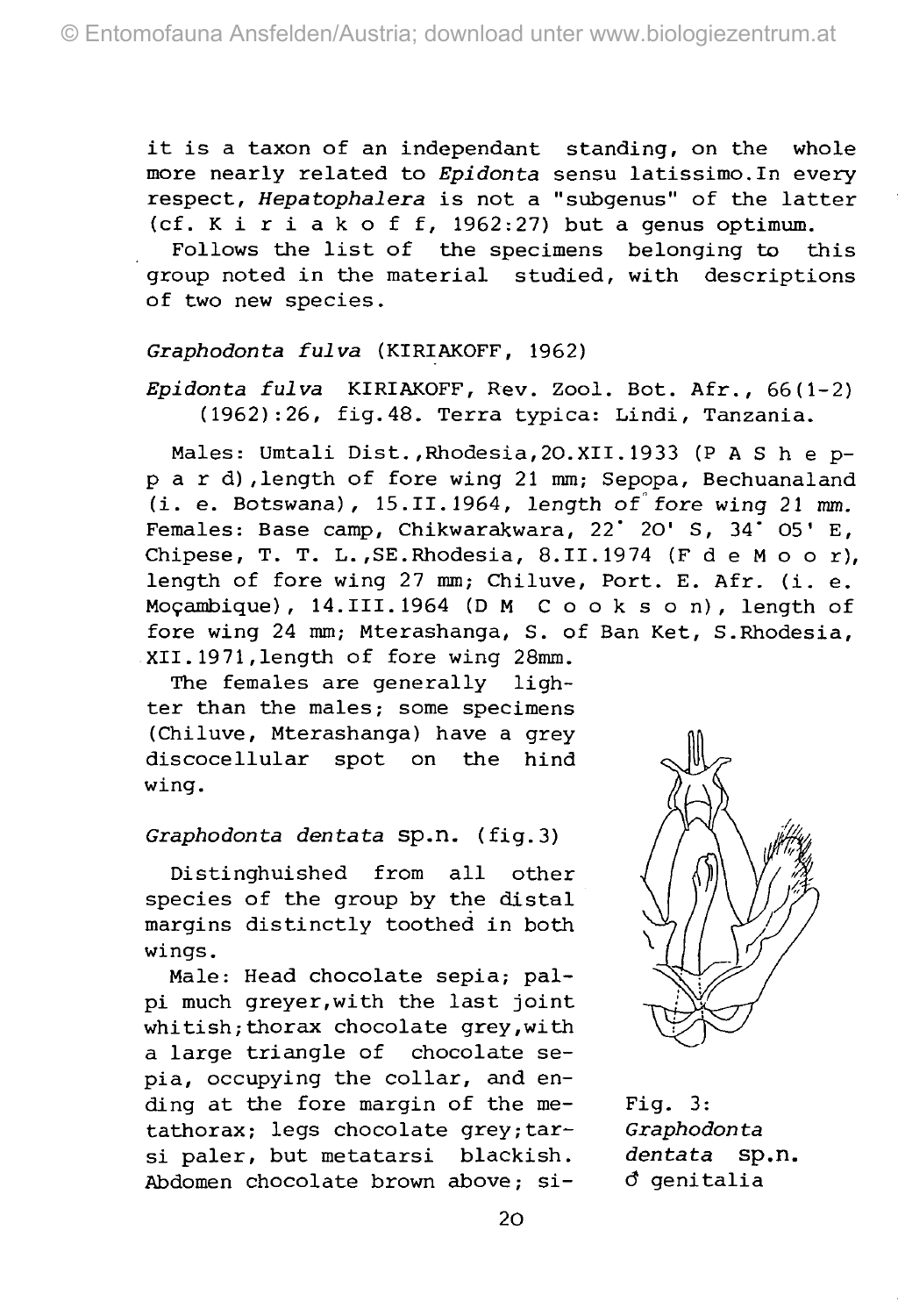des, underside and anal tuft pale sandy brown. Fore wing pale chocolate grey with chocolate sepia markings; the proximal lines much broken and hardly identifiable: an indication of the inner line below the cell and in the interspace I; a conspicuous dark costal spot before the discocellulars;spot on the latter circle-shaped,preceded by a conspicuous lunule ;traces of a median line below the discocellulars and on dorsum; outer line distinct, composed of slender lunules,beginning in the costal area with a double row of lunules with a shadow between the rows;a large more or less triangular subapical spot;distally of the outer line a series of small spots,mostly edged with whitish distally; a subterminal series of streaklets, replaced by spots in interspaces I and II; a series of terminal lunules. Hind wings pale yellowish chocolate grey; basal half of the costal area whitish; most of the wing surface tinged with darker chocolate grey, leaving a postmedian bar of ground colour preceded by a row of obsolescent dark streaklets; terminal line. brown, dentate, distally edged with whitish lunules. Length of fore wing 21 mm.

Male genitälia: Much like those of *G.duplicata;* prongs of the superuncus longer and very slender; process of sacculus placed more proximally than in *G. duplicata* and *G. mediata.*

Holotype, male: Kalinzu Forest, Ankole, Uganda, Nov.1961 (RH Carcasson) .

#### *Graphodonta pinheyi* sp.n. (fig.4) . \*

Male: Antennae yellowish brown; head and palpi dark chocolate brown, like also collar and middle of thorax; tegulae lighter, rufous brown; metathorax paler; underside and legs chocolate grey; tarsi ringed with creamy and chocolate brown. Abdomen rufous brown,with the basal tuft darker. Fore wings orange brown, somewhat darker towards the base which is tinged with rusty. Markings distinct; subbasal line forming a W, edged with whitish distally; inner line outcurved, edged proximally with whitish from costa to cell; discocellular mark conspicuous, blackish chocolate; a distinct median shadow, oblique from costa to DC, then nearly vertical to dorsum

21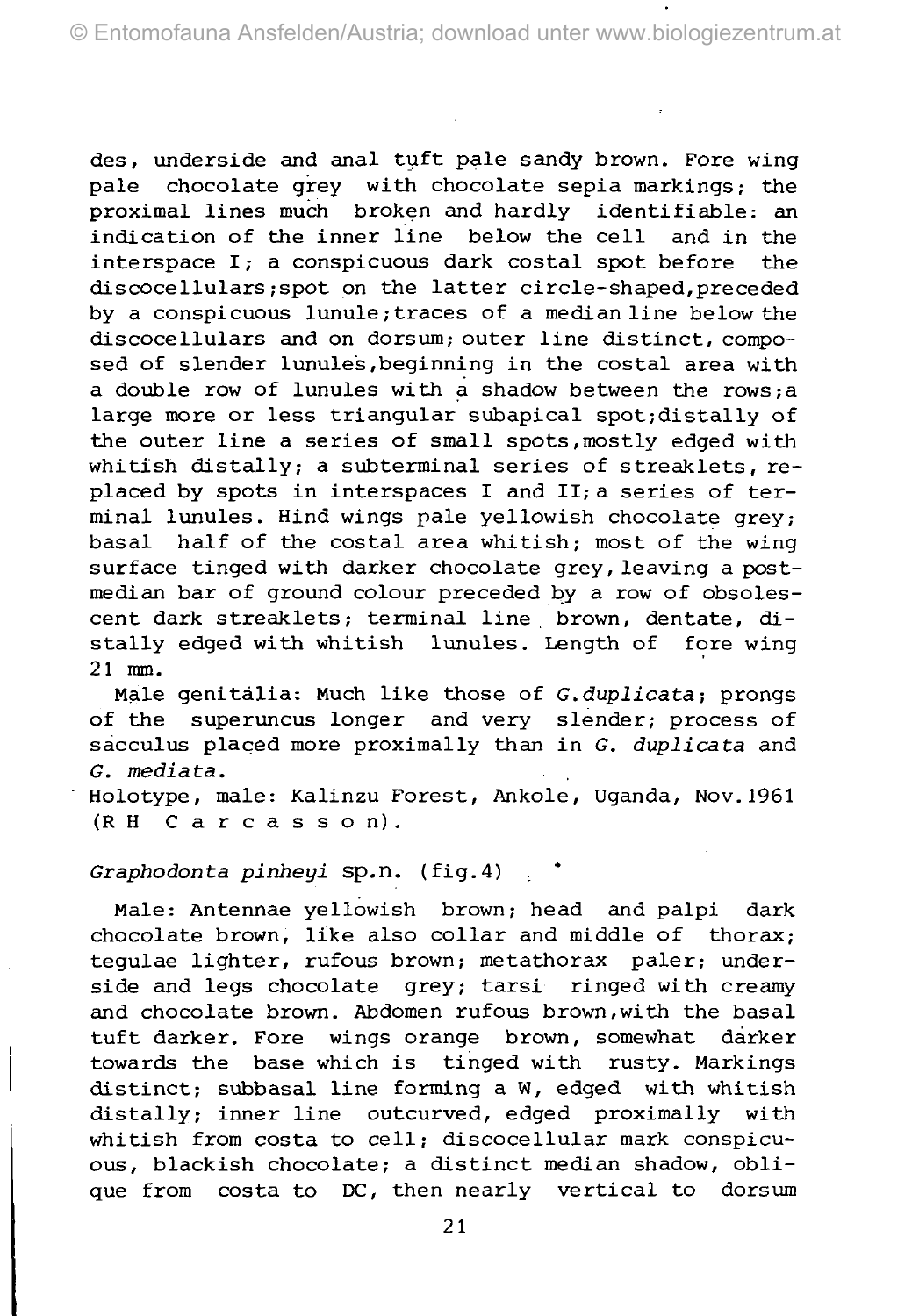

Fig. 4: Graphodonta pinheyi sp.n. ö" genitalia

where it broadens to form a spot; outer line sharply dentate, with white dots on ends of the teeth: distally, three costal and two subcostal subapical white spots; subterminal area slightly darker and suffused with rufous; a subterminal row of dark spots, growing smaller towards the dorsum; terminal area white, sprinkled with maroon brown, producing a lilac tinge; white terminal spots in interspaces V and VI; cilia whitish, tipped with grey brown, and vermiculated distally with dark brown. Hind wings paler,with a narrow median and a broader subterminal shadow; cilia white spotted with chocolate brown. Underside of the fore wing like the upperside, but with a subterminal

series of blackish lunules; underside of hind wing with a yellowish white terminal band. Length of the fore wing 2O mm.

Male genitalia: Differing from the other species of the group in the shape of the sacculus which is rather short and very broad, bearing a short subterminal triangulär process. Valva ending in a slender process. In G. mediata the sacculus bears a terminal dorsal and a very short blunt ventral process, giving the appearance of a boot.and the valva ending in a blunt apex. The aedoeagus is stouter than in G. mediata. The saccus in that species is short but broad, slightly excised at middle, whereas it is triangular in G. pinheyi.

Female: Larger and much more uniform in colouration; the general colour is rusty brown with the markings mostly obsolete; the typical lilac or lead blue tinge in the terminal area darker than in male. Hind wings as in male,but the median line only distinct on the underside. Antennae filiform. Length of fore wing 27 mm. Holotype, male: Zambezi Rapids, Mwinilunga, Zambia, 19.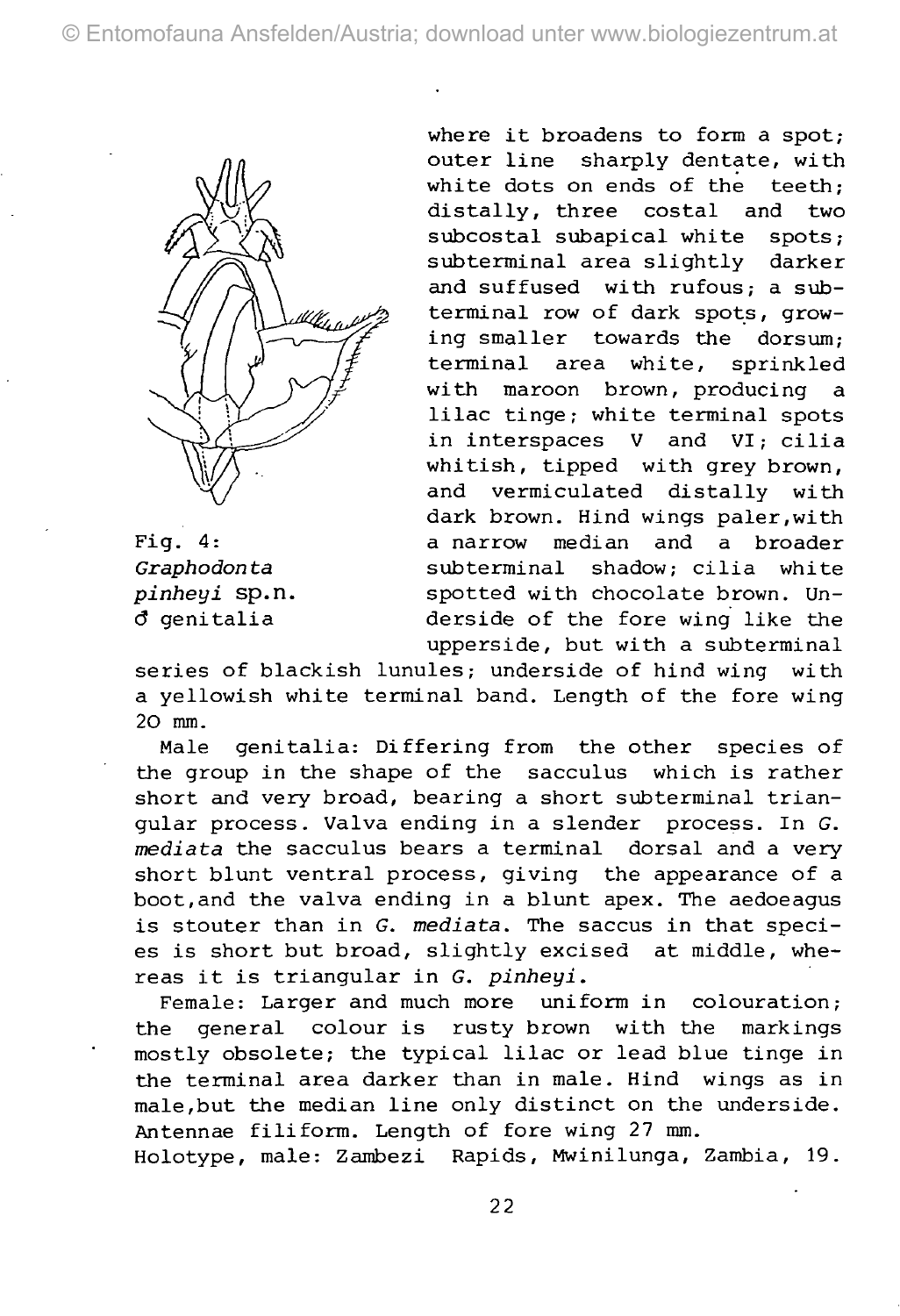1.1965; paratype, male: ibid., smaller (length of forewing 16 mm). Allotype, female: ibid., 22.1.1965; paratype, female: Somewhat lighter coloured, more dull orange than rusty, with a chocolate tinge on the dorsum of the terminal area; leaden tinge of the outer margin very dull. Hind wings paler. Length of the fore wing 25 mm. Ndola, N. Rhodesia (i.e. Zambia), I.1958.

*Phaeodontella brunnea* (ROTHSCHILD, 1917)

*Trotonotus brunnea* ROTHSCHILD, Novit.Zool.,24(1917):259 , pl.4, fig.21. Terra typica: Wayo, Lado Enclave.

Male, Abercorn, N. Rhodesia (i.e. Zambia), XII.1963.

*Alenophalera brunneomixta* (MABILLE, 1897)

*Phalera brunneomixta* MABILLE, Ann.Soc.Ent.France, 1897: 221 (female). Terra typica:

Female: Ndola, N. Rhodesia (i.e. Zambia), I.1958.

The female genitalia present a dentate margin of the tergite. This character is also present, but in a much less developed form, in *Ph. brunnea.* The fact that both specimens were caught in the same locality and in the same month might be interpreted as their specific identity were the male genitalia of *Ph. brunnea* and *A. brunneomixta* not so pronouncedly different.

*Alenophalera inconspicua* (GÄEDE, 1928)

*Alenophalera variegata* f*.inconspicua* GAEDE,in S e i t z, Großschmett.Erde, 14(1928):418, t.70a. Terra typica: Rwanda.

Males (2): Ndola, N. Rhodesia (i. e. Zambia), 1.1958. Length of fore wing 20 and 18 mm.

Also known from Uganda. Our specimens were collected at the same locality as the two foregoing species. All were identified as *Epidonta brunneomixta*, which latter indeed is a rather variable species.But the study of the copulation organ has shown that (as in many similar cases) more than one species are going under the label *E. brunneomixta.*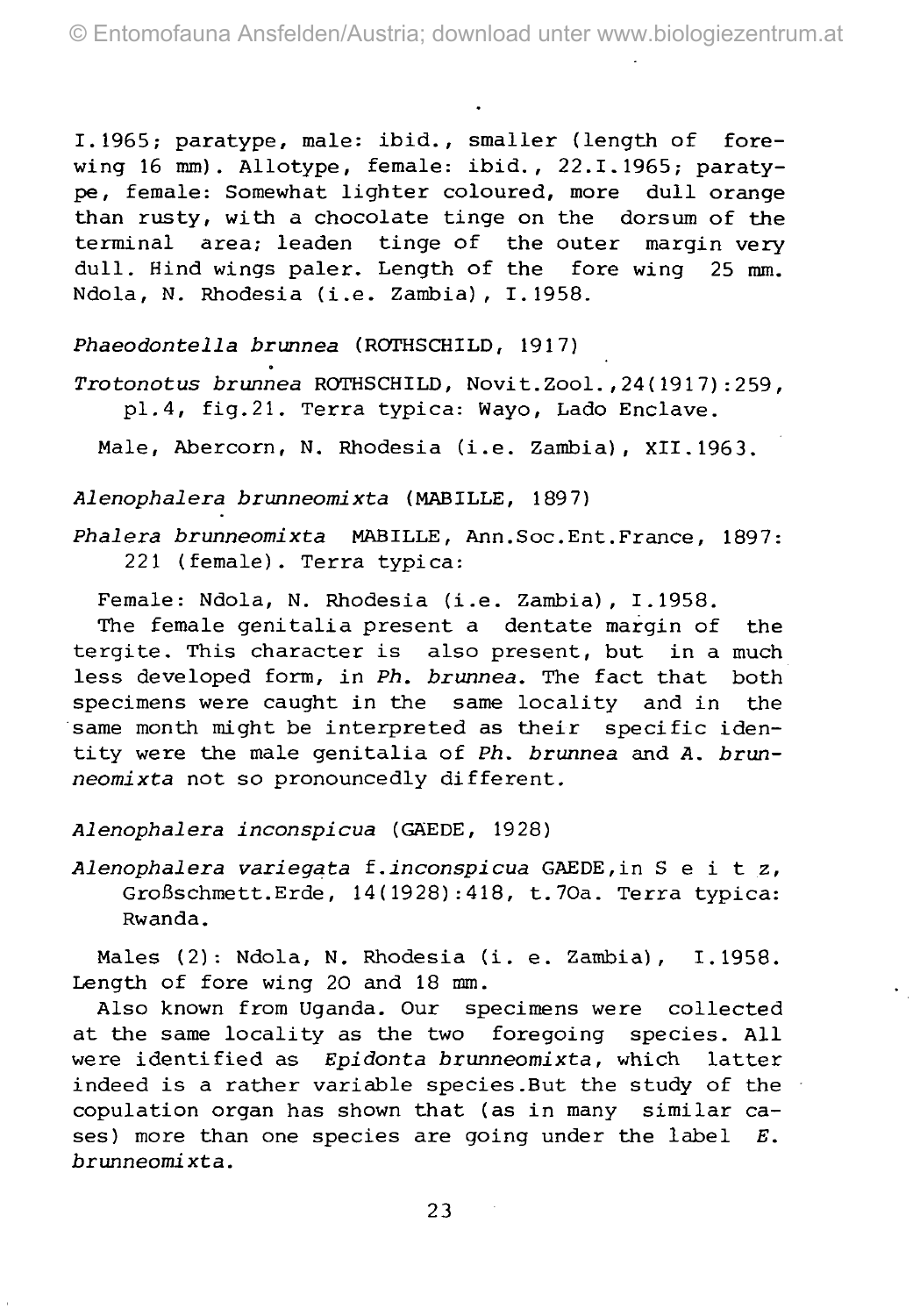## *Alenophalera transversa* (GAEDE, 1928)

## *Ogovodonta transversa* GAEDE, in S e i t z, Großschmett. Erde, 14(1928):438, t.72c. Terra typica: Ogowe.

Male: Mwinilunga, Zambia, 25.1.1971 (D e n i n g). The type specimen of G a e d e was a female. The species seems to have rather a broad distribution: there are specimens known from the Ivory Coast, from the Maniema province (East Zaire), and now from East Africa.

The male has-not been described,but its genitalia were figured (cf. Kiriakoff, Rev.Zool.Bot.Afr., 66, fig. 46). It is generally darker than the female, with the markings dark brown and more distinct, especially a shadow between the inner and outer lines, and another, below the cell, between the subbasal and the inner lines, separated from the former by a whitish line; the discocellular mark is solid; a' whitish spot'on the tornus, and another on the margin in interspace III, both well marked. Leaden markings as in female. Length of fore wing 25 mm.

Female: Zambezi Rapids, Mwinilunga, Zambia, 22.1.1965. Length of fore wing 29 mm. The female genitalia were figured ibid., fig.80, after the type in Berlin.

#### *Riebeeckia* gen.n.

Diagnose: Proboscis strongly reduced. Palpi thick, upcurved, about as long as the diametre of the eye. Antennae short bipectinate to the extremity, longest pectinations about 3x the shaft, becoming progressively shorter; base with a hair tuft. Thorax and abdomen without crests. Fore wings with the costa straight, the apex rounded, the termen oblique and outcurved; the tornus not marked; dorsum straight. Vein 2 arising at about three fifths of the cell, 3 and 4 very much approximated, 5 just above the middle of the transverse vein which is incurved, areole minute, 6 and stalk of 7, 8, 9 from the extremity of the areole. Hind wings rounded; vein 2 arising near the angle, 3 and 4 much approximated; 5 from the middle of the transverse vein which is nearly straight; 6 and 7 from the upper angle, stalked for half of their length; 8 fused with the cell to near the angle.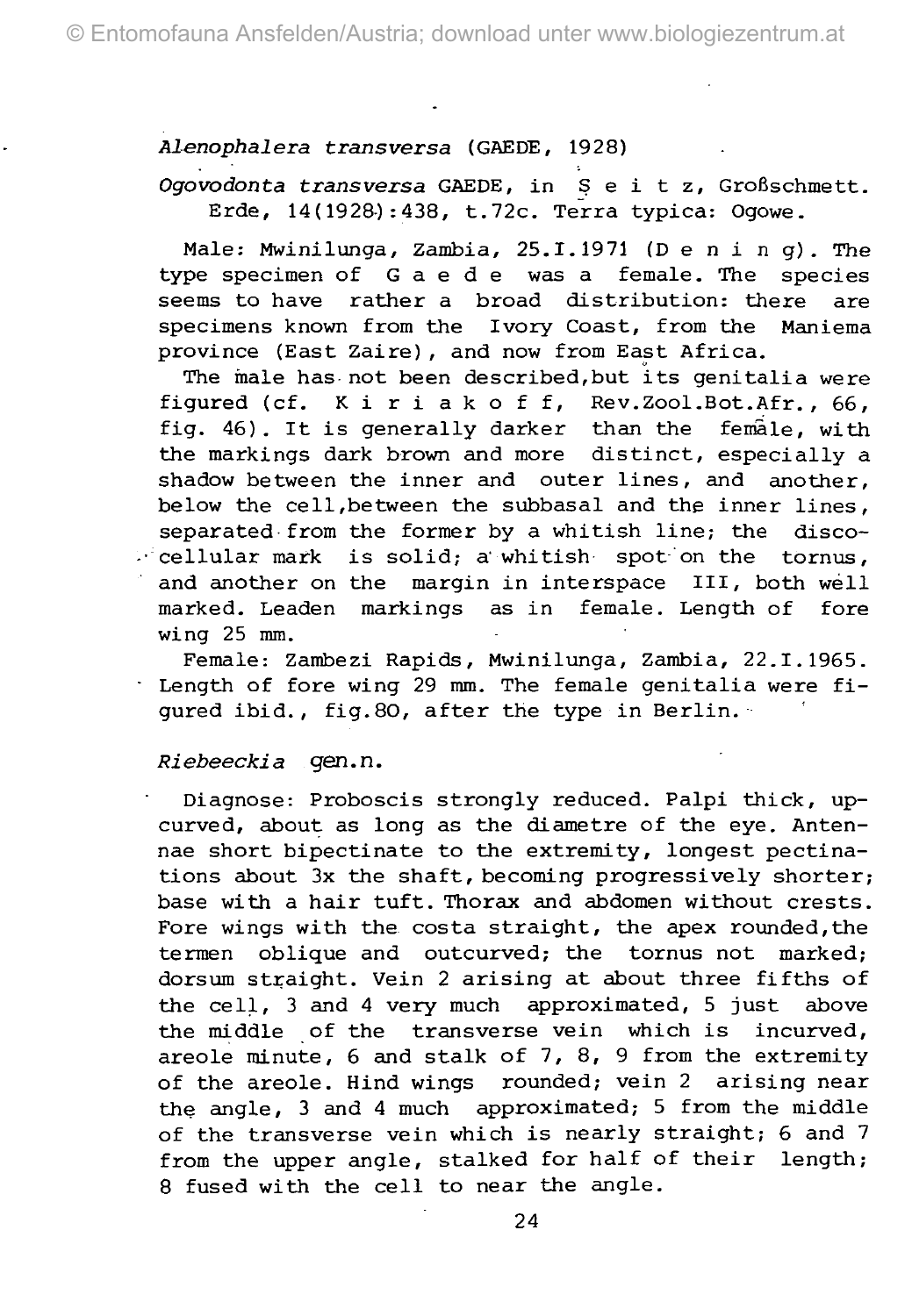Male genitalia: Uncus short and broad,slightly notched at middle, producing two short acute processes; gnathi narrow, regularly arched. Valva short and broad; its proximal margin equals about two-thirds of the whole length of the valva. Termen rounded. Aedoeagus slightly longer than the valva, relatively very robust, arched basally and terminally,otherwise straight; distal extremity funnel-shaped. Saccus short,with the angles forming two short processes.

Willett-Whittaker, who examined the moth, wrote (i.l.) "... . I believe it is a thaumetopoeid related to the commen species from North Africa". In my opinion it is a notodontid best to be placed in the vicinity of the *Cerura* group.lt shows some affinities with the genus *Cerurella* KIRIAKOFF, 1962; in the latter, however, vein 8 in the hind wing is approximated to the cell,not fused therewith as in *Riebeeckia,* and vein 5 in the same wing is weak, as against normal in the new genus. The male genitalia also present a number of similarities, especially the aedoeagus.

The genus is named to honour the memory of the founder of the Republic of South Africa.

## *Riebeeckia whittakeri* sp.n. (fig.5)

Male: Head grey; antennal shaft whitish; thorax blackish grey mixed with some brown; abdomen lighter brown. Fore wings mouse grey, with obsolescent dark brown costal spots; basal line obsolete; a dark streak on the discocellulars; outer line composed of lunules edged with paler grey proximally, running from costa at about one-quarter from the apex, obliquely to vein 6, then slightly incurved to vein 3, finally straight to near tornus; cilia grey with black internervural spots. Hind wings white; costal margin brownish; terminal line sepia black spotted with brownish between the ends of nervu-



Fig. 5: *Riebeeckia whittakeri* sp.n. ö\* genitalia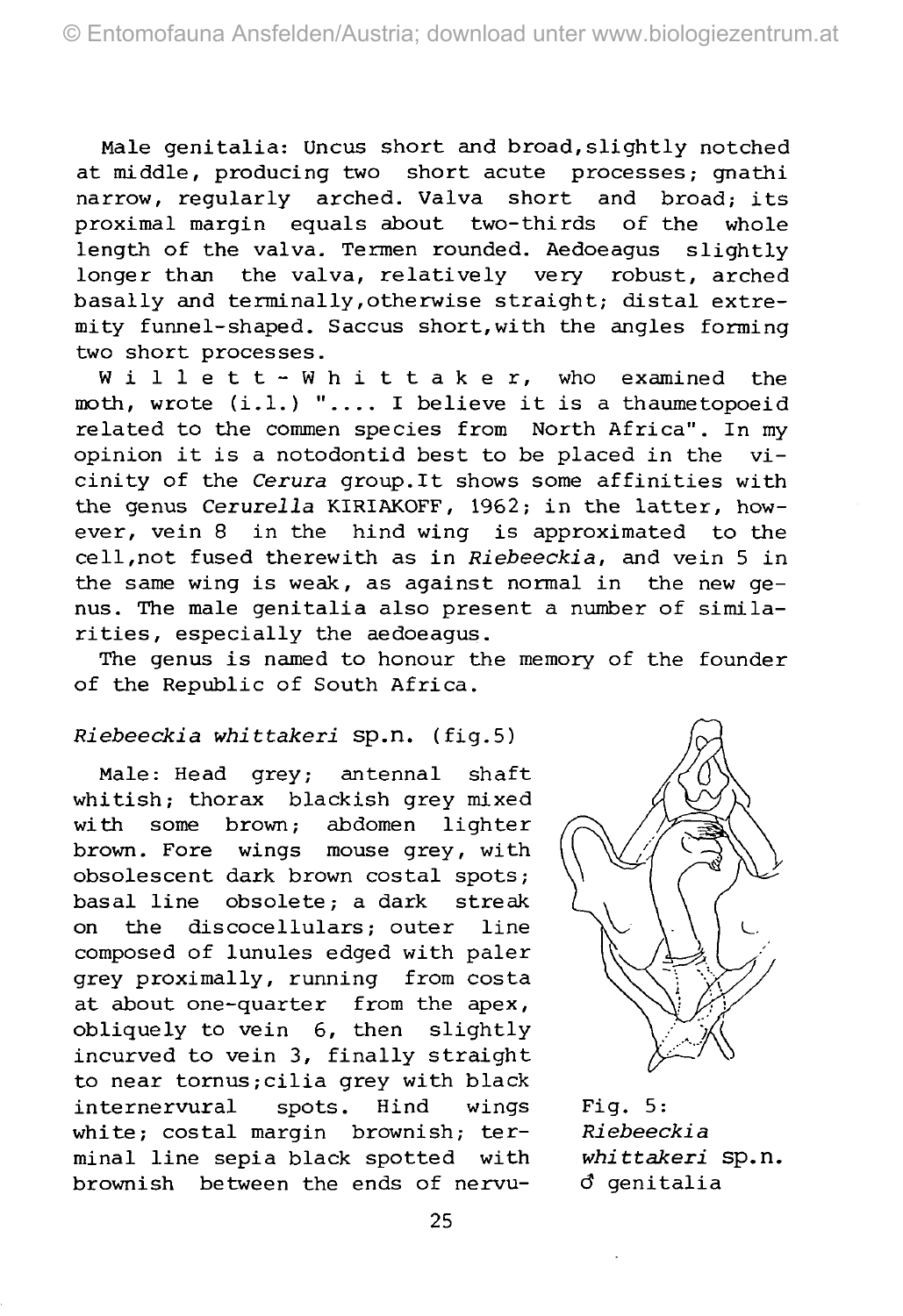res. Length of fore wing 14 mm. Holotype, male: Du Toit's Cleft, Republic of South Africa, 1.II.1975 (Duke) .

#### *Desmeocraera dorsalis* sp.n. (fig.6)

Male: Clypeus and tong pale Naples yellow; rest of the head with the tuft at the base of the antennae, tegulae and patagia pale veronese green; underside of the thorax and legs greyish chocolate; abdomen paler, with the terminal tuft greenish. Fore wings pale veronese; costa spotted with brown; base of dorsum with a complicated mark, consisting of an oval dark brown spot edged with black, broader below the cell; typical marks pale yellow obsolescently edged with whitish;dorsal area of the wing sprinkled with grey; inner line chocolate brown finely edged with olive green; outer line fine, wavy, with a proximal grey brown shadow, and edged distally with a series of oblong grey brown spots, growing smaller towards dorsum; cilia grey brown with small triangular basal spots and with blackish streaks prolonging the veins.



Hind wings grey brown;costal area marked with two pale green spots, separated by a brownish band paler in the middle, and edged proximally with a brownish black line; terminal line dark brown; cilia concolorous,paler at the tips. Length of fore wing 19 mm.

Male genitalia: Uncus narrow, tapering towards the extremity; gnathi slender, somewhat arched and pointed.Valva relatively narrow, elongate and without terminal hook. Aedoeagus longer than the valva, faintly curved basally, then nearly straight, ending in a small hook. Sacculus semi-ellip-Fig. 6: tic, with elongate and slender *Desmeocraera* angles. Saccus Short, triangulär. dorsalis sp.n. Holotype, male: 40ml. SE of Inca-*6* genitalia minga, Mocambique,19.VIII.1971 (E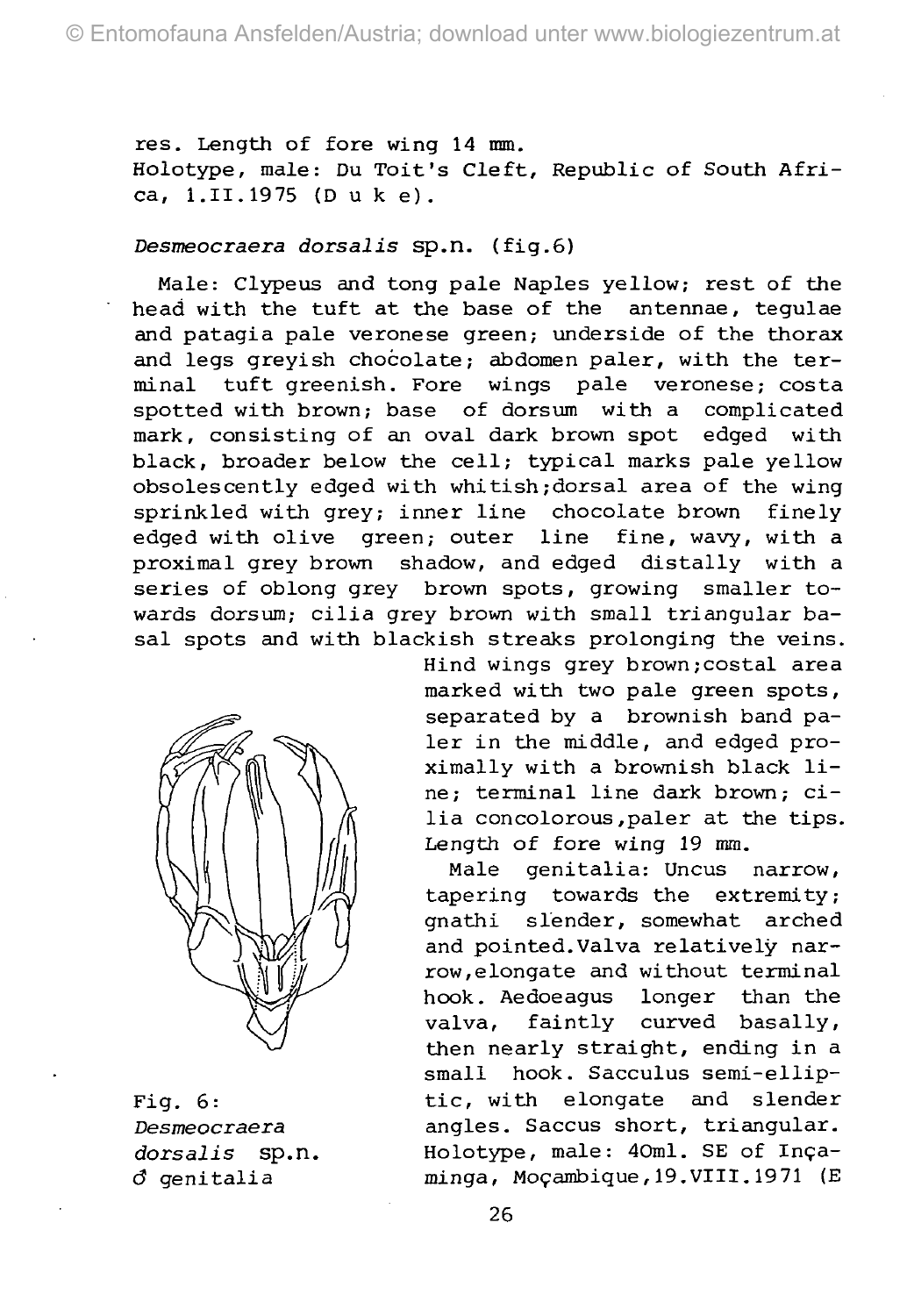#### P i n h e y) .

Species "near (D.) basalis DISTANT" (W i l l e t t -Whittake r i . 1.) *Desmeocraera basalis* DISTANT, 1899, however, has the costa and the sacculus separated, not fused as in the new species. The latter seems to belong to group XII of my monograph (cf. K i r i a k o f f, Ann.Mus.r.Congo Belge,  $8'$ ,  $66(1958):27$  ssq.), section b  $(ibid., 28)$ . By the way, group XII seems to be rather heterogenous, comprising more than twenty species that show a wide scale of differences. A further study should be made of the group.

#### *Synete margarethae* KIRIAKOFF, 1959

*Synete margarethae* KIRIAKOFF, Bull.Ann.Soc.r.Ent.Belgique, 95(1959):175, fig. 21. Terra typica: Sankuru (Zaire).

Male: Nkama, Kitwe, Zambia, 9.IV.1972 (E. P i n h e y). Specimen identified by  $W$  illett-Whittaker. The species should have a rather wide distribution area, at least across the African continent.

#### Janthinisca griveaudi KIRIAKOFF,1968

Janthinisca griveaudi KIRIAKOFF, Bull. IFAN, 30 A (4) (1968):1468, fig.18. Terra typica: Ivory Coast.

Male: Length of fore wing 20 mm. Northern Nigeria, Zaria, Samaru, 14.VII.1972 (DH Heathcote) .

Scalmicauda tessmanni (STRAND, 1911)

Graphidura tessmanni STRAND, Jahrb. Nassau Ver. Nat., 64 (1911):122. Terra typica: Spanish Guinea.

Also known from Cameroon.

Male: Zika Forest, Entebbe, Uganda, VII.1961. Specimen identified by  $W$  illett-Whittaker.

Mr Willett-Whittake r had the whole material in the British Museum at his disposition, so there is little doubt about the correctness of his identification. Nevertheless, the presence of the species in Uganda is rather astonishing. More generally speaking,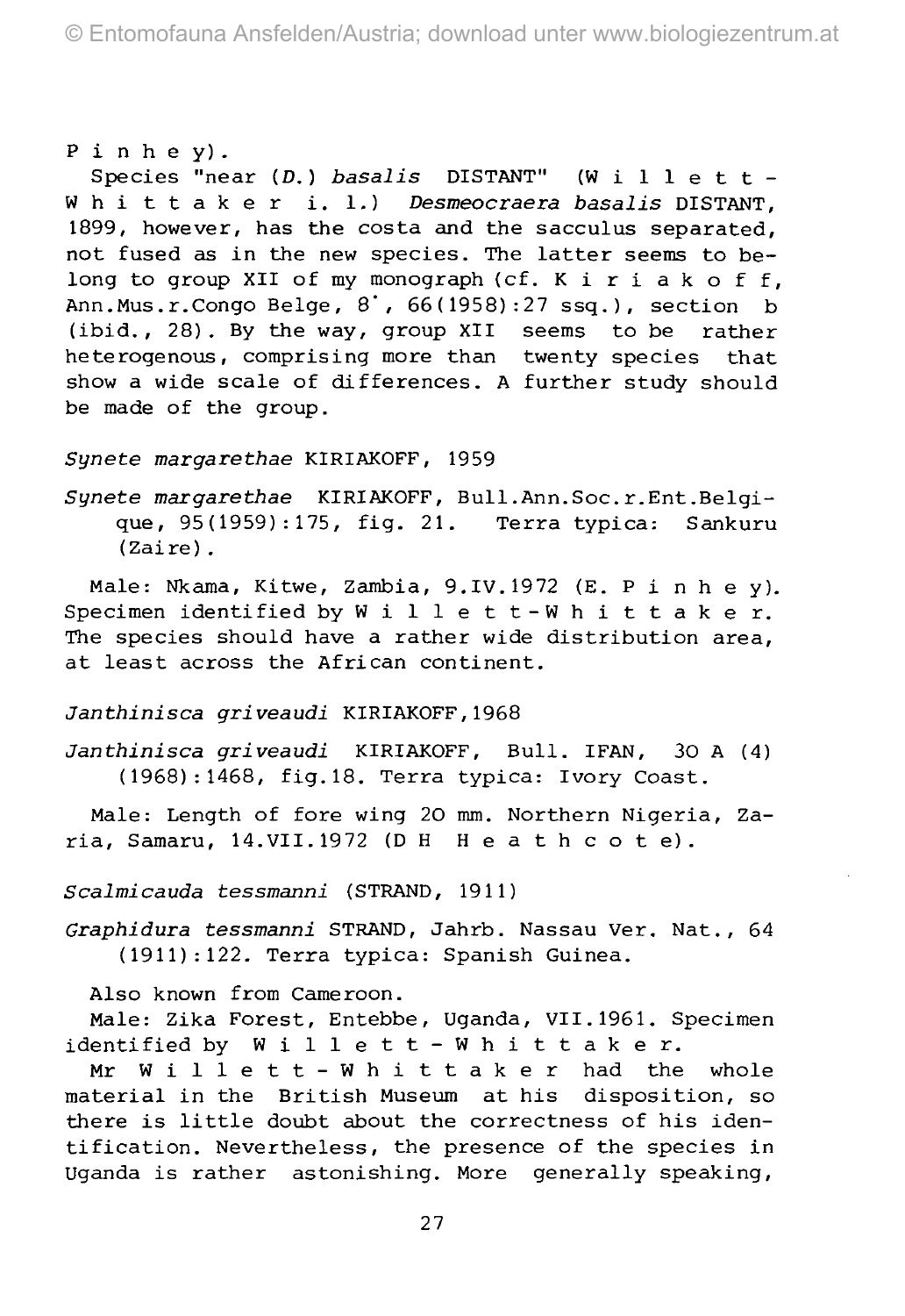the whole *Scalmicauda* group badly needs a thorough revision.

#### *Clostera mlanje* sp.n. (fig.7)

Male: Head, palpi, antennae and thorax greyish Indian red; tegulae greyer; underside and legs paler and greyer; abdomen greyish Indian red with a darker rufous tuft of the first segment. Fore wing rufous from base to the outer line; outer area very slightly washed with grey, except a 2 mm wide terminal band which is brighter coloured than the proximal part; subbasal line pale rufous, straight; antemedian line oblique, from two-fifths of costa, edged on both sides with Indian red; postmedian line as the antemedian, beginning at four-fifths of Costa, nearly straight, oblique, and ending at two-thirds of dorsum, so that the space between the lines forms a blunt triangle, broader costally; a conspicuous dark spot on discocellulars; terminal line rufous; cilia whitish with grey brown tips. Hind wings: silky white, slightly stained with rufous in the anal area, and more faintly in the terminal area; cilia white. Length of fore wing .14 mm-.



Fig. 7: *Clostera mlanje* sp.n. ö\* genitalia

Male genitalia: Uncus bifid with strong,pointed prongs; gnathi broadly spatulate at the extremity; superuncus pointed. Valva of the usual shape, broad, with a broad,striated, membranous dorsal portion. Aedoeagus slightly longer than valva, rather robust, on the whole faintly arched; proximal quarter much swollen. Plate of the 8 th sternite deeply excised distally and with the angles bearing each a short and slender bifid process.

Similar to *Cl. lentisignata* (HAMP-SON, 191O) which however belongs to the 3 rd group of species (cf. K i riakoffi n Genera Insectorum, Fauna Aethiopica et Malgassica,1964, p.194-195).Male genitalia very simi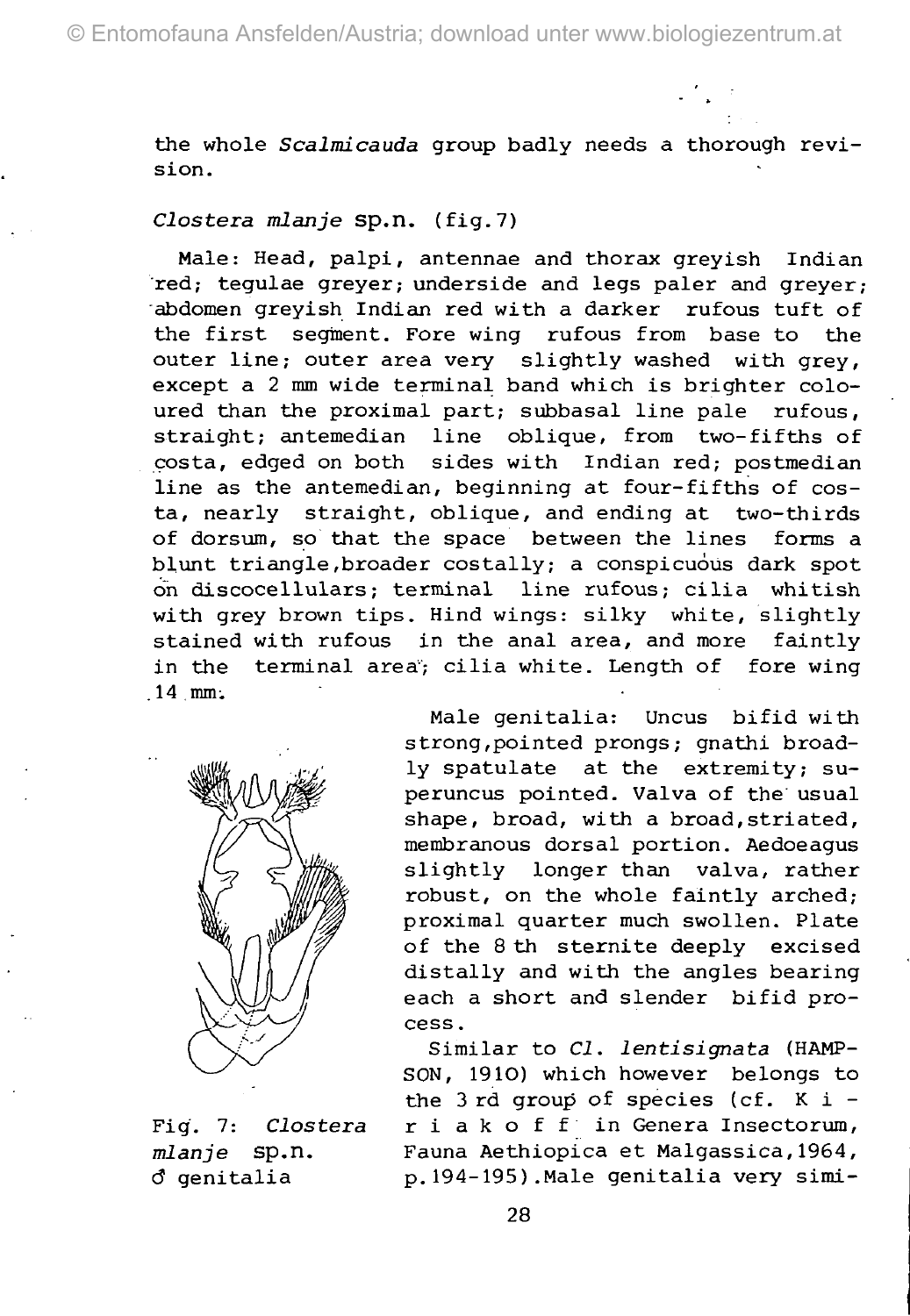lar to those of *Cl. ferruginea* (HAMPSON, 1910), but lack the marginal denticulations of the valva, and have the gnathi much more spatulate. The moth of *Cl. ferruginea* is rather different, with reduced markings, and the ground colour has a vinaceous shade. Holotype, male: Leyeri Tea Estate, Mt. Mlanje, Malawi, 6.XII.1970.

#### *Clostera vumba* sp.n. (fig.8)

Male: Head chocolate grey; antennae pale ochreous brown; palpi grey brown, paler laterally; last joint blackish; forepart of thorax dark grey brown, the rest and tegulae much paler; legs pale chocolate brown; the long pilosity of the forelegs whitish; abdomen brownish white, the segments brown dorsally; anal tuft tipped with blackish. Fore wings chocolate grey becoming very pale in the terminal quarter; dorsum whitish at the base; lines fine, whitish, edged with brown on both sides; subbasal line broken at the lower edge of cell; submedian line beginning at one-fifth of costa, running parallel with the subbasal line; median line only present below cell, diverging from the submedian line, and ending at three-fifths of dorsum, very near the end of the postme-



dian line; the latter beginning slightly before three-fourths of costa, more or less parallel with termen, vaguela wavy, forming a small tooth on vein 4; together with the median line, it forms the characteristic triangle with the top on the dorsum; subterminal line,in the pale terminal area, consisting of small blackish streaklets or lunules, faintly edged with whitish proximally; the streaklet in interspace III somewhat more distal; terminal line of blackish streaklets; cilia tipped with blackish. Hind wings chocolate Fig. 8: *Clostera* brown, paler in the basal half, and *vumba* sp.n. whitish in the costal area; terminal *6* genitalia line brown; cilia whitish with a me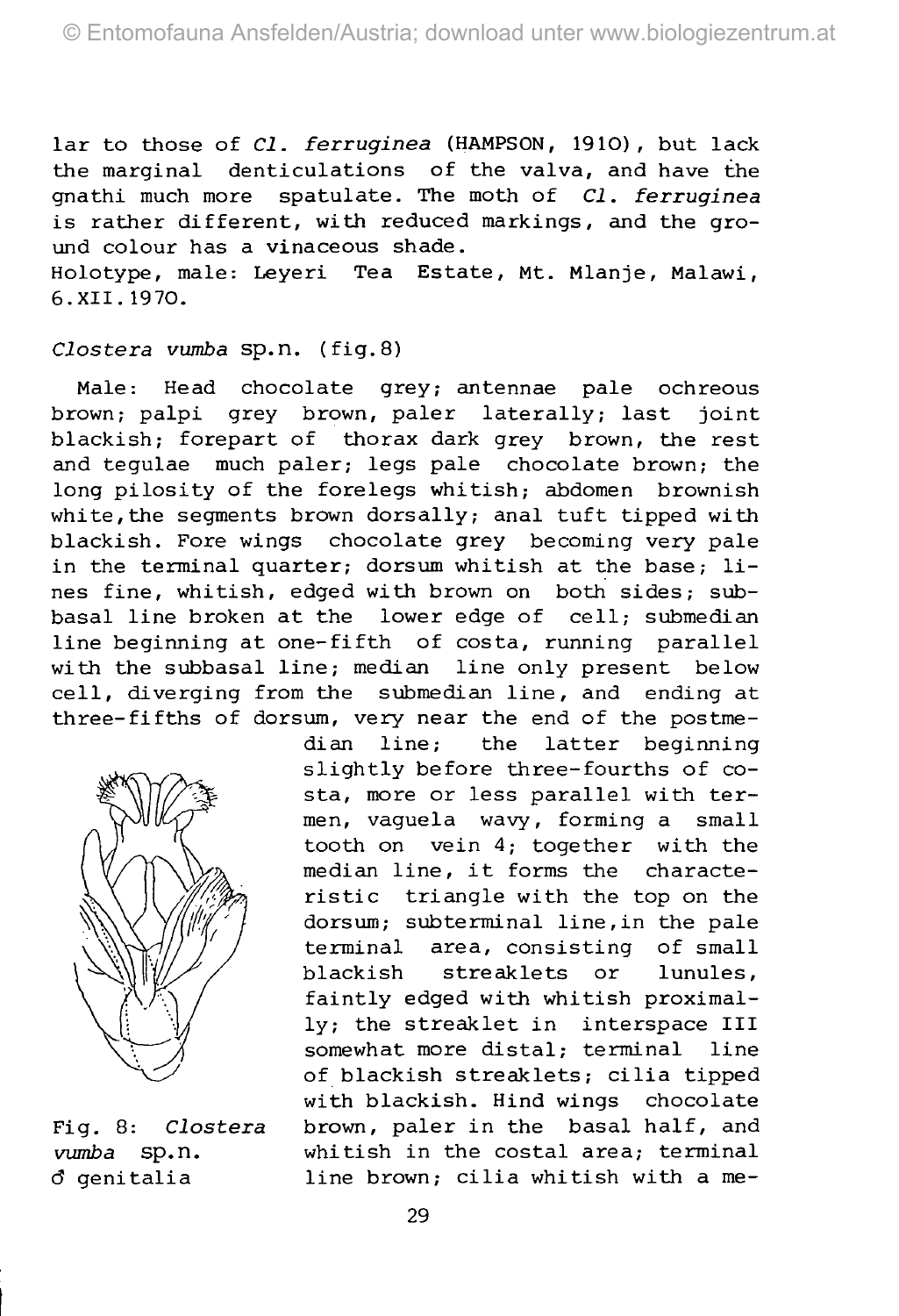dian broken line of brown.Length of fore wing 12 mm.

Male genitalia: Uncus as in group 2 (K i r i a k o f f, op.cit.:195), rounded terminally; gnathi as in *Cl. mlanje* sp.n. , but much less broadened terminally; superuncus indistinct. Valva short. Aedoeagus somewhat shorter than the whole structure, rather slender, nearly straight, but faintly bent in the median portion; proximal fourth slightly swollen.

Rather similar to *Cl. nubila* KIRIAKOFF, 1962, which is more rusty than greyish; cilia white in fore wing. Hind wing white with the terminal third suffused with chocolate brown.

Holotype, male: Vumba, Rhodesia, 7.V.1968 (B D Bar n e s); paratypes, males: ibid., 26.VI.1968 (B D B a r $n e s$ ) and  $23.XT.1956$  (BD Barnes).

Z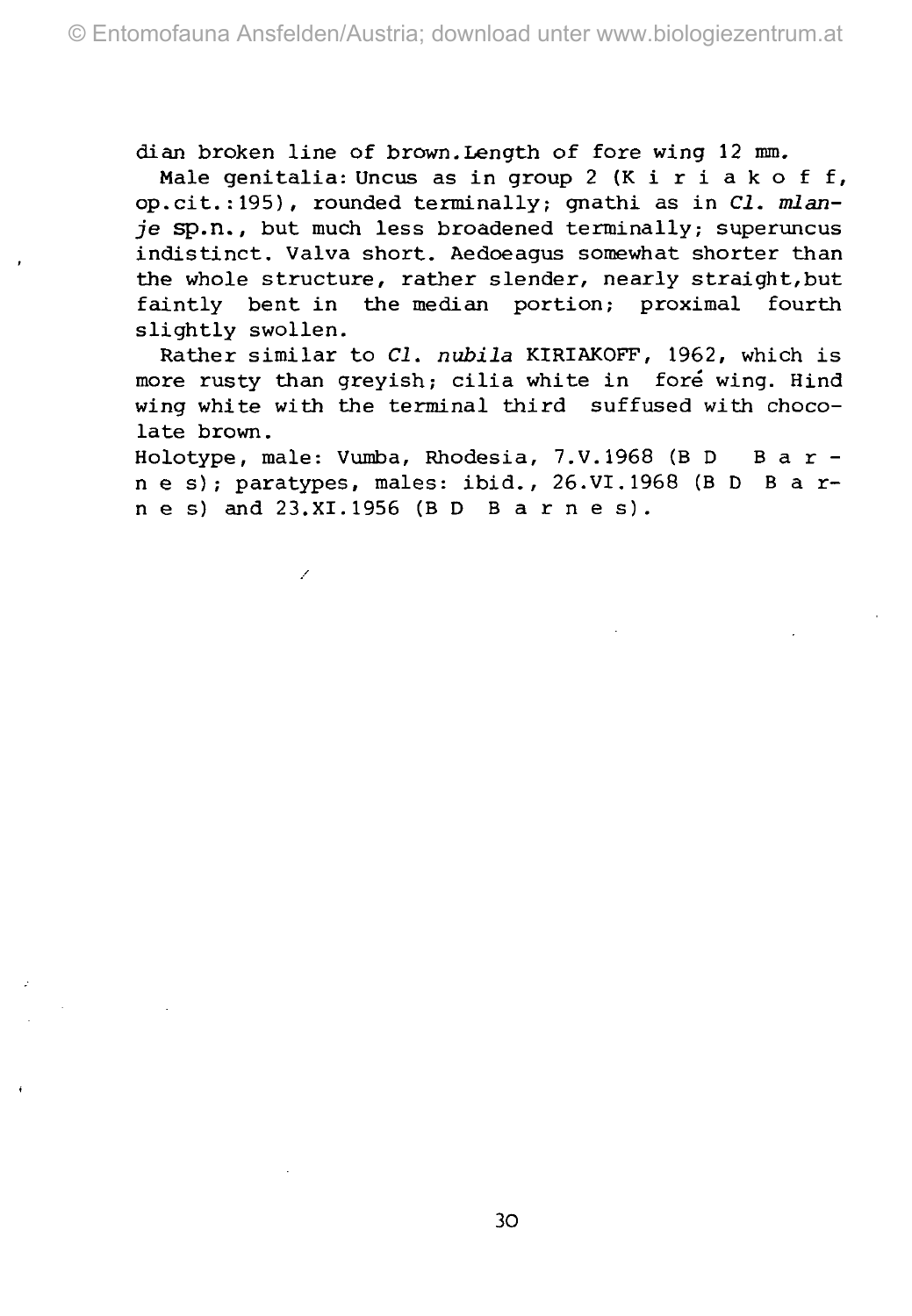# Literatur

- Kiriakoff, S. G. 1958. Les Notodontidae africains (Lepidoptera, Notodontoidea), Desmeocraera et genres voisins. - Ann.Mus.Royal du Congo Beige,Tervuren (Belgique) Serie in 8", Sciences Zoologiques, Vol.66.
	- 1960. Notodontidae africains nouveaux (Lepidoptera). - Rev.Zool.Bot.Afr., LXI:49-68.
	- 1962. Les Notodontidae africains (Lepidoptera:Notodontoidea) Phalera et genres voisins. - Rev. Zool. Bot. Afr., LXVI:l-44.
	- 1964. Lepidoptera, Familia Notodontidae, Pars prima, Genera Aethiopica et Malgassica. - Genera Insectorum, Fase. 217a.

Anschrift des Verfassers:

Prof. Dr. S. G. Kiriakof f Rijksuniversiteit Gent Zoologisch Instituut K L Ledeganckstr. 35 B-9000 Gent, Belgien